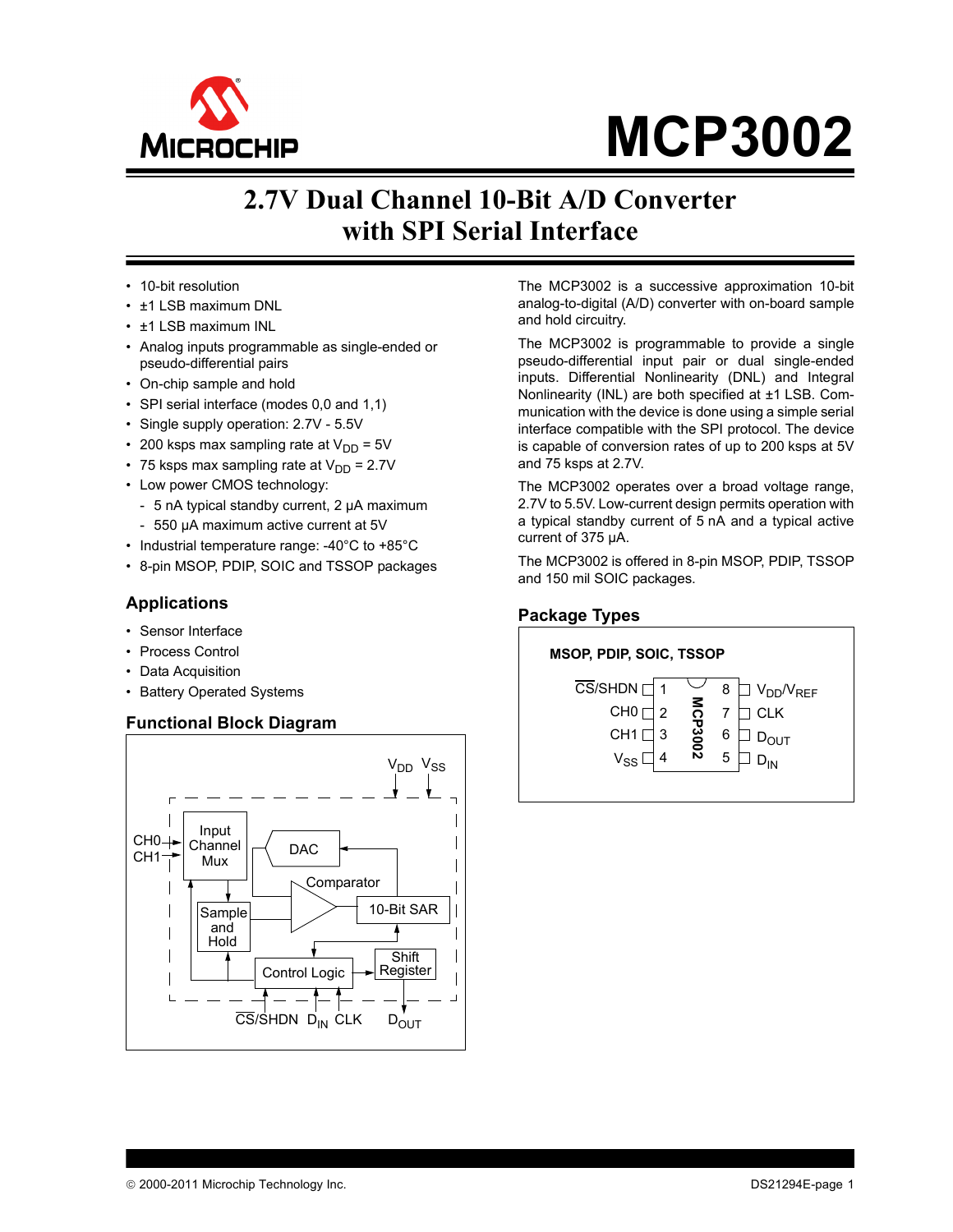### **1.0 ELECTRICAL CHARACTERISTICS**

#### **Absolute Maximum Ratings †**

| All Inputs and Outputs w.r.t. $V_{SS}$ -0.6V to $V_{DD}$ + 0.6V |  |
|-----------------------------------------------------------------|--|
|                                                                 |  |
| Ambient temperature with power applied-65°C to +150°C           |  |
|                                                                 |  |

#### **ELECTRICAL CHARACTERISTICS**

All parameters apply at  $V_{DD}$  = 5V, T<sub>A</sub> = -40°C to +85°C,  $f_{SAMPLE}$  = 200 ksps and  $f_{CLK}$  = 16\* $f_{SAMPLE}$ , unless otherwise noted.

Typical values apply for  $V_{DD} = 5V$ ,  $T_A = +25^{\circ}C$ , unless otherwise noted. PARAMETER SYM MIN TYP MAX UNITS CONDITIONS **Conversion Rate:** Conversion Time  $\vert$  T<sub>CONV</sub>  $\vert$   $\vert$   $\vert$  10  $\vert$  clock cycles Analog Input Sample Time  $T_{SAMPLF}$  1.5 clock cycles Throughput Rate  $\left| \begin{array}{c} F_{\text{SAMPL}} \\ \end{array} \right| = \left| \begin{array}{c} - \\ - \end{array} \right| = 200$ 75 ksps ksps  $V_{DD} = 5V$  $V_{DD}$  = 2.7V **DC Accuracy:** Resolution and 10 bits Integral Nonlinearity  $\vert$  INL  $\vert$   $\vert$  ±0.5  $\vert$   $\vert$   $\vert$  LSB Differential Nonlinearity  $\begin{vmatrix} DW & - & +0.25 & +1 \\ \end{vmatrix}$  LSB No missing codes over temperature Offset Error — — ±1.5 LSB Gain Error | | — | <del>\_</del>\_\_ | <u>+</u>1 | LSB **Dynamic Performance:** Total Harmonic Distortion  $\begin{vmatrix} THD & - & 36 \\ - & - & -76 \end{vmatrix}$  -76  $\begin{vmatrix} - & - & 36 \\ - & - & -14 \end{vmatrix}$  dB  $\begin{vmatrix} V_{1N} = 0.1V \text{ to } 4.9V \text{ @} 1 \text{ kHz} \end{vmatrix}$ Signal to Noise and Distortion (SINAD)  $SIND$   $\begin{array}{|c|c|c|c|c|c|c|c|c|} \hline \end{array}$  61  $\begin{array}{|c|c|c|c|c|c|c|c|} \hline \end{array}$  dB  $\begin{array}{|c|c|c|c|c|c|c|c|} \hline \end{array}$  V<sub>IN</sub> = 0.1V to 4.9V@1 kHz Spurious Free Dynamic Range | SFDR  $\vert$   $\vert$   $\vert$   $\vert$   $\vert$  78  $\vert$   $\vert$   $\vert$   $\vert$  dB  $\vert$   $\vert$   $\vert$   $\vert$   $\vert$  to 4.9V@1 kHz **Analog Inputs:** Input Voltage Range for CH0 or CH1 in Single-ended Mode  $V_{SS}$   $V_{DD}$   $V$ Input Voltage Range for IN+ in Pseudo-Differential Mode  $IN^+$  |  $IN^-$  |  $-$  |  $V_{DD}$ +IN-Input Voltage Range for IN- in Pseudo-Differential Mode  $IN V_{SS}$ -100  $V_{SS}$ +100 mV Leakage Current **Fig. 1** |  $\overline{)}$  |  $\overline{)}$  | 0.001 |  $\pm$ 1 |  $\mu$ A Switch Resistance RSS — 1K — See [Figure 4-1](#page-13-0) Sample Capacitor CSAMPLE — 20 — pF See [Figure 4-1](#page-13-0)

<span id="page-1-1"></span><span id="page-1-0"></span>**Note 1:** This parameter is established by characterization and not 100% tested.

**2:** The sample cap will eventually lose charge, especially at elevated temperatures, therefore  $f_{CLK} \ge 10$  kHz for temperatures at or above 70°C.

**† Notice:** Stresses above those listed under "Absolute Maximum Ratings" may cause permanent damage to the device. This is a stress rating only and functional operation of the device at those or any other conditions above those indicated in the operational listings of this specification is not implied. Exposure to maximum rating conditions for extended periods may affect device reliability.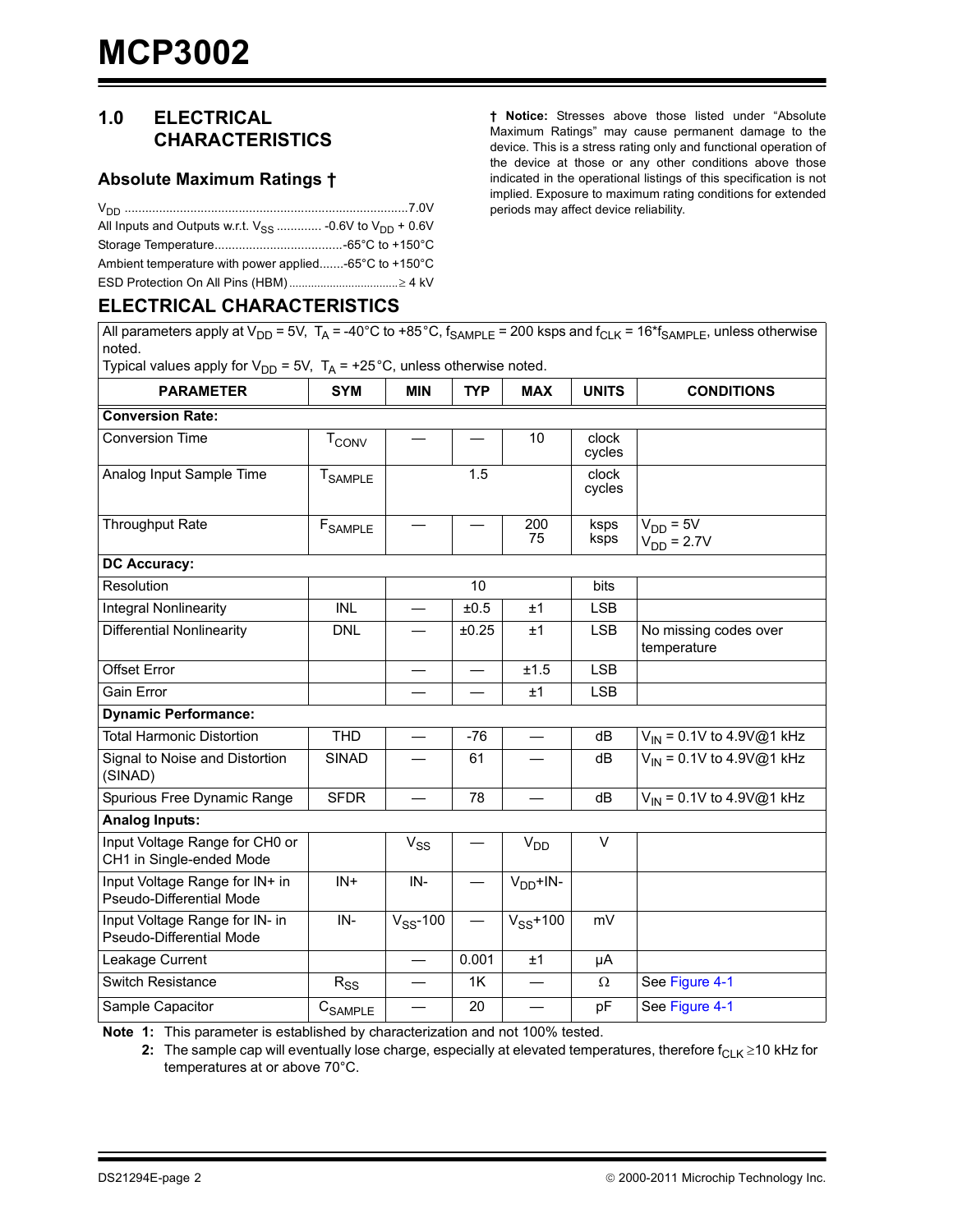# **ELECTRICAL CHARACTERISTICS (CONTINUED)**

| All parameters apply at $V_{DD}$ = 5V, $T_A$ = -40°C to +85°C, $f_{SAMPLE}$ = 200 ksps and $f_{CLK}$ = 16* $f_{SAMPLE}$ , unless otherwise<br>noted.<br>Typical values apply for $V_{DD}$ = 5V, $T_A$ = +25°C, unless otherwise noted. |                            |                     |                          |                          |                   |                                                                             |
|----------------------------------------------------------------------------------------------------------------------------------------------------------------------------------------------------------------------------------------|----------------------------|---------------------|--------------------------|--------------------------|-------------------|-----------------------------------------------------------------------------|
| <b>PARAMETER</b>                                                                                                                                                                                                                       | <b>SYM</b>                 | <b>MIN</b>          | <b>TYP</b>               | <b>MAX</b>               | <b>UNITS</b>      | <b>CONDITIONS</b>                                                           |
| <b>Digital Input/Output:</b>                                                                                                                                                                                                           |                            |                     |                          |                          |                   |                                                                             |
| Data Coding Format                                                                                                                                                                                                                     |                            |                     | <b>Straight Binary</b>   |                          |                   |                                                                             |
| High Level Input Voltage                                                                                                                                                                                                               | $V_{\text{IH}}$            | 0.7 V <sub>DD</sub> |                          |                          | $\vee$            |                                                                             |
| Low Level Input Voltage                                                                                                                                                                                                                | $V_{IL}$                   |                     |                          | 0.3 V <sub>DD</sub>      | $\vee$            |                                                                             |
| High Level Output Voltage                                                                                                                                                                                                              | $V_{OH}$                   | 4.1                 |                          |                          | V                 | $I_{OH}$ = -1 mA, $V_{DD}$ = 4.5V                                           |
| Low Level Output Voltage                                                                                                                                                                                                               | $V_{OL}$                   |                     |                          | 0.4                      | V                 | $I_{OL}$ = 1 mA, $V_{DD}$ = 4.5V                                            |
| Input Leakage Current                                                                                                                                                                                                                  | Iц                         | $-10$               |                          | 10                       | μA                | $V_{IN}$ = $V_{SS}$ or $V_{DD}$                                             |
| Output Leakage Current                                                                                                                                                                                                                 | $I_{LO}$                   | $-10$               | $\overline{\phantom{0}}$ | 10                       | μA                | $V_{\text{OUT}} = V_{\text{SS}}$ or $V_{\text{DD}}$                         |
| Pin Capacitance<br>(All Inputs/Outputs)                                                                                                                                                                                                | $C_{IN}$ , $C_{OUT}$       |                     |                          | 10                       | pF                | $V_{DD} = 5.0V (Note 1)$<br>$T_A = 25^{\circ}C, f = 1$ MHz                  |
| <b>Timing Parameters:</b>                                                                                                                                                                                                              |                            |                     |                          |                          |                   |                                                                             |
| <b>Clock Frequency</b>                                                                                                                                                                                                                 | $f_{CLK}$                  |                     |                          | 3.2<br>1.2               | MHz<br><b>MHz</b> | $V_{DD}$ = 5V (Note 2)<br>$V_{DD}$ = 2.7V (Note 2)                          |
| Clock High Time                                                                                                                                                                                                                        | $t_{\text{HI}}$            | 140                 |                          |                          | ns                |                                                                             |
| Clock Low Time                                                                                                                                                                                                                         | $t_{LO}$                   | 140                 |                          | $\overline{\phantom{0}}$ | ns                |                                                                             |
| CS Fall To First Rising CLK<br>Edge                                                                                                                                                                                                    | t <sub>sucs</sub>          | 100                 |                          |                          | ns                |                                                                             |
| Data Input Setup Time                                                                                                                                                                                                                  | $t_{\text{SU}}$            | 50                  |                          | $\overline{\phantom{0}}$ | ns                |                                                                             |
| Data Input Hold Time                                                                                                                                                                                                                   | $t_{HD}$                   | 50                  |                          |                          | ns                |                                                                             |
| CLK Fall To Output Data Valid                                                                                                                                                                                                          | $t_{DO}$                   |                     |                          | 125<br>200               | ns<br>ns          | $V_{DD}$ = 5V, see Figure 1-2<br>$V_{DD}$ = 2.7V, see Figure 1-2            |
| CLK Fall To Output Enable                                                                                                                                                                                                              | $t_{EN}$                   |                     |                          | 125<br>200               | ns<br>ns          | $V_{DD}$ = 5V, see Figure 1-2<br>$V_{DD}$ = 2.7V, see Figure 1-2            |
| CS Rise To Output Disable                                                                                                                                                                                                              | tDIS                       |                     |                          | 100                      | ns                | See Test Circuits, Figure 1-2<br>Note 1                                     |
| CS Disable Time                                                                                                                                                                                                                        | $t_{\text{CSH}}$           | 310                 |                          |                          | ns                |                                                                             |
| $D_{\text{OUT}}$ Rise Time                                                                                                                                                                                                             | $t_{\mathsf{R}}$           |                     |                          | 100                      | ns                | See Test Circuits, Figure 1-2<br>Note 1                                     |
| $D_{OUT}$ Fall Time                                                                                                                                                                                                                    | $t_F$                      |                     |                          | 100                      | ns                | See Test Circuits, Figure 1-2<br>Note 1                                     |
| <b>Power Requirements:</b>                                                                                                                                                                                                             |                            |                     |                          |                          |                   |                                                                             |
| <b>Operating Voltage</b>                                                                                                                                                                                                               | $\mathsf{V}_{\mathsf{DD}}$ | 2.7                 |                          | 5.5                      | $\vee$            |                                                                             |
| <b>Operating Current</b>                                                                                                                                                                                                               | $I_{DD}$                   |                     | 525<br>300               | 650                      | μA                | $V_{DD} = 5.0V$ , $D_{OUT}$ unloaded<br>$V_{DD}$ = 2.7V, $D_{OUT}$ unloaded |
| Standby Current                                                                                                                                                                                                                        | $I_{\text{DDS}}$           |                     | 0.005                    | $\overline{2}$           | μA                | $CS = V_{DD} = 5.0V$                                                        |

**Note 1:** This parameter is established by characterization and not 100% tested.

**2:** The sample cap will eventually lose charge, especially at elevated temperatures, therefore  $f_{CLK} \ge 10$  kHz for temperatures at or above 70°C.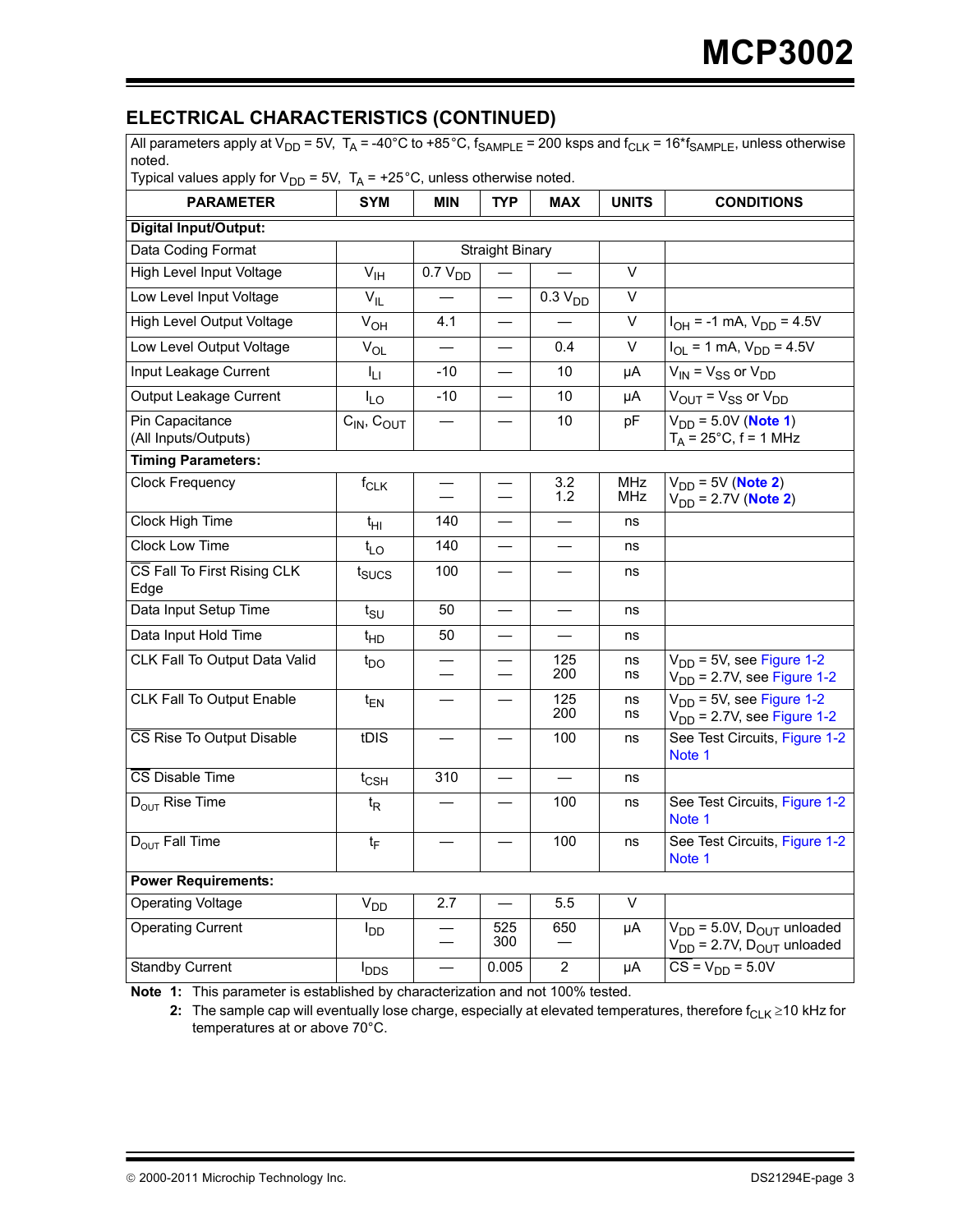### **TEMPERATURE CHARACTERISTICS**

| <b>Electrical Specifications:</b> Unless otherwise indicated, $V_{DD}$ = +2.7V to +5.5V, $V_{SS}$ = GND. |                |       |       |        |               |                   |  |  |
|----------------------------------------------------------------------------------------------------------|----------------|-------|-------|--------|---------------|-------------------|--|--|
| <b>Parameters</b>                                                                                        | Sym            | Min   | Typ   | Max    | <b>Units</b>  | <b>Conditions</b> |  |  |
| <b>Temperature Ranges</b>                                                                                |                |       |       |        |               |                   |  |  |
| Specified Temperature Range                                                                              | T <sub>A</sub> | $-40$ |       | $+85$  | °C            |                   |  |  |
| Operating Temperature Range                                                                              | T <sub>A</sub> | -40   |       | $+85$  | °C            |                   |  |  |
| Storage Temperature Range                                                                                | T <sub>A</sub> | -65   |       | $+150$ | °C            |                   |  |  |
| <b>Thermal Package Resistances</b>                                                                       |                |       |       |        |               |                   |  |  |
| Thermal Resistance, 8L-MSOP                                                                              | $\theta_{JA}$  |       | 211   |        | $\degree$ C/W |                   |  |  |
| Thermal Resistance, 8L-PDIP                                                                              | $\theta_{JA}$  |       | 89.5  |        | $\degree$ C/W |                   |  |  |
| Thermal Resistance, 8L-SOIC                                                                              | $\theta$ JA    |       | 149.5 |        | °C/W          |                   |  |  |
| Thermal Resistance, 8L-TSSOP                                                                             | $\theta_{JA}$  |       | 139   |        | °C/W          |                   |  |  |



*FIGURE 1-1: Serial Timing.*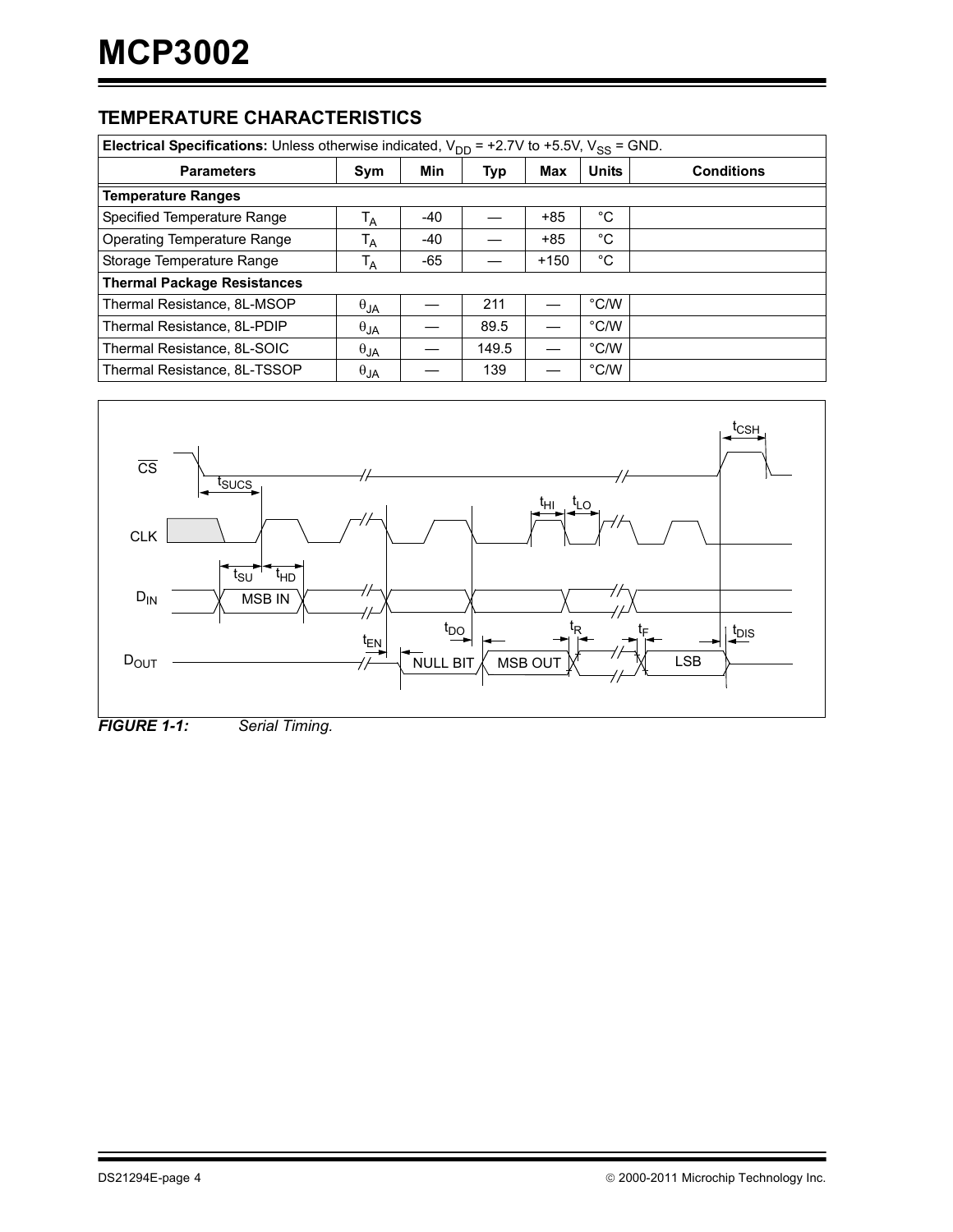<span id="page-4-0"></span>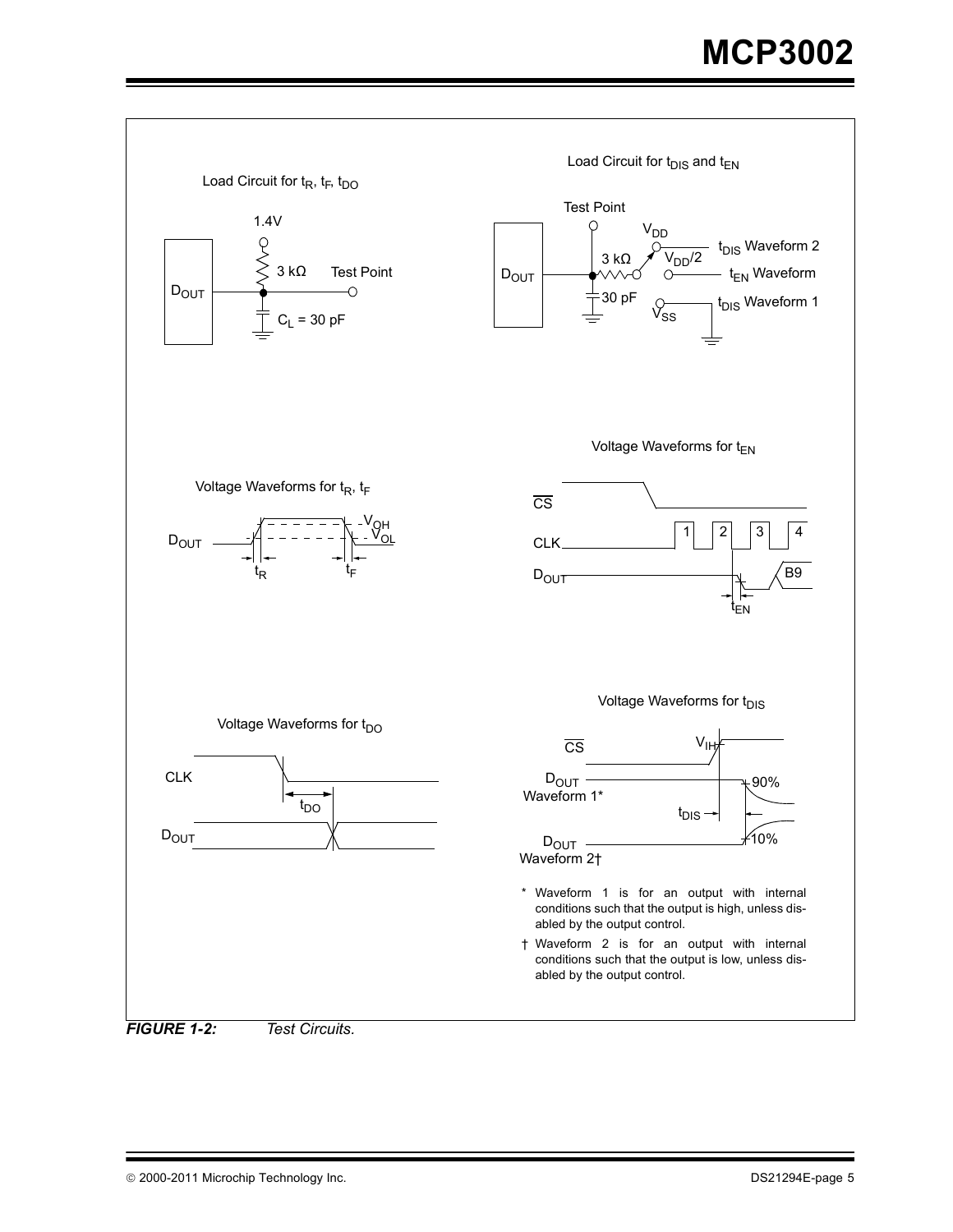# **2.0 TYPICAL PERFORMANCE CHARACTERISTICS**

**Note:** The graphs provided following this note are a statistical summary based on a limited number of samples and are provided for informational purposes only. The performance characteristics listed herein are not tested or guaranteed. In some graphs, the data presented may be outside the specified operating range (e.g., outside specified power supply range) and therefore outside the warranted range.

**Note:** Unless otherwise indicated,  $V_{DD} = 5V$ ,  $f_{SAMPLE} = 200$  ksps,  $f_{CLK} = 16*$   $f_{SAMPLE}$ ,  $T_A = +25°C$ .



*vs. Sample Rate.*



*FIGURE 2-2: Integral Nonlinearity (INL) vs. Code.*



*vs. Temperature.*



*FIGURE 2-4: Integral Nonlinearity (INL) vs. Sample Rate (V<sub>DD</sub> = 2.7V).* 



*FIGURE 2-5: Integral Nonlinearity (INL) vs. Code (V<sub>DD</sub> = 2.7V).* 



*FIGURE 2-6: Integral Nonlinearity (INL) vs. Temperature (V<sub>DD</sub> = 2.7V).*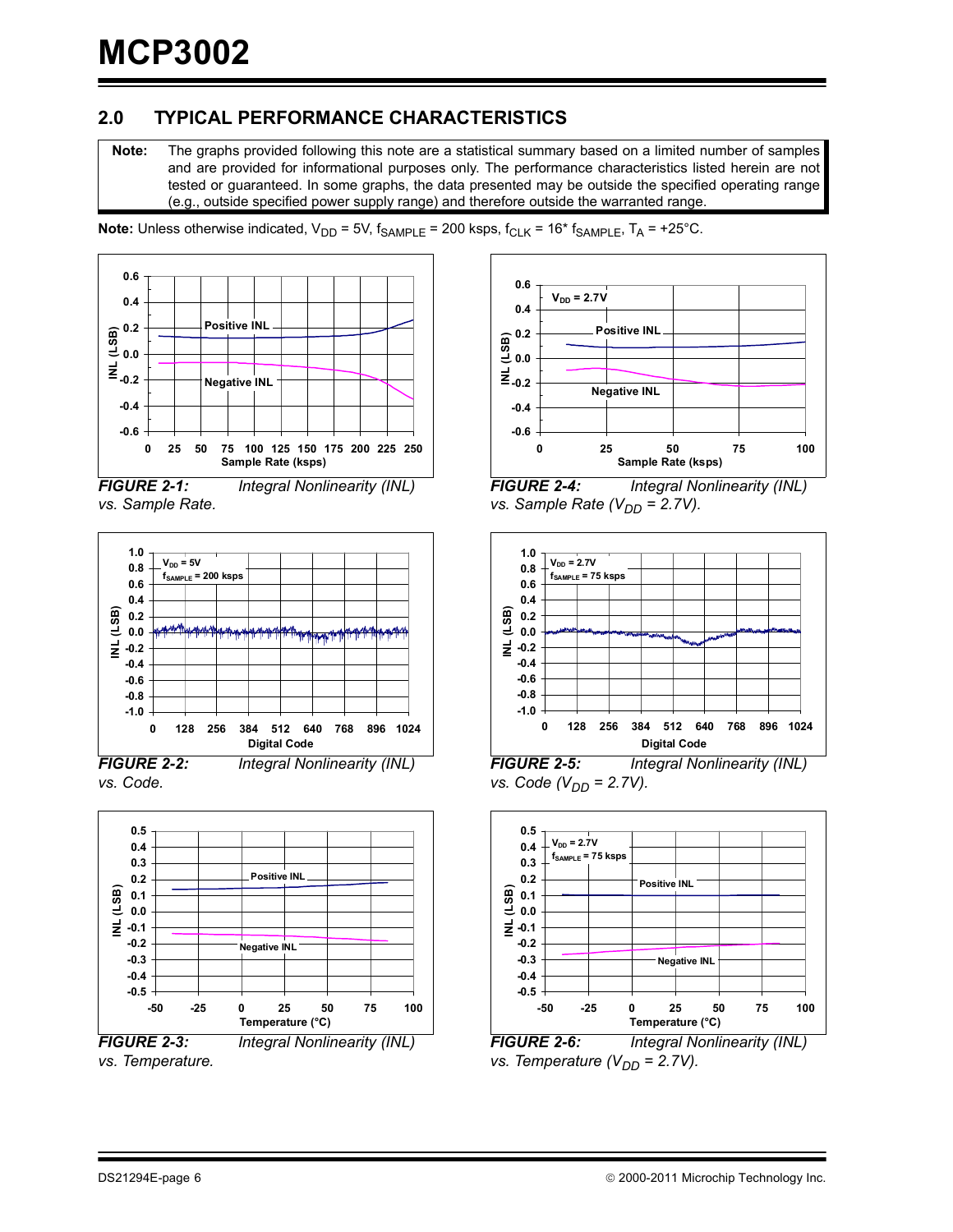**Note:** Unless otherwise indicated,  $V_{DD} = 5V$ ,  $f_{SAMPL} = 200$  ksps,  $f_{CLK} = 16*$   $f_{SAMPL}$ ,  $T_A = +25°C$ .







*FIGURE 2-8: Differential Nonlinearity (DNL) vs. Sample Rate.*



*FIGURE 2-9: Differential Nonlinearity (DNL) vs. Code (Representative Part).*



*FIGURE 2-10: Differential Nonlinearity (DNL) vs.*  $V_{DD}$ .



*FIGURE 2-11: Differential Nonlinearity (DNL) vs. Sample Rate*  $(V_{DD} = 2.7V)$ *.* 



*FIGURE 2-12: Differential Nonlinearity (DNL) vs. Code (Representative Part,*   $V_{DD} = 2.7V$ .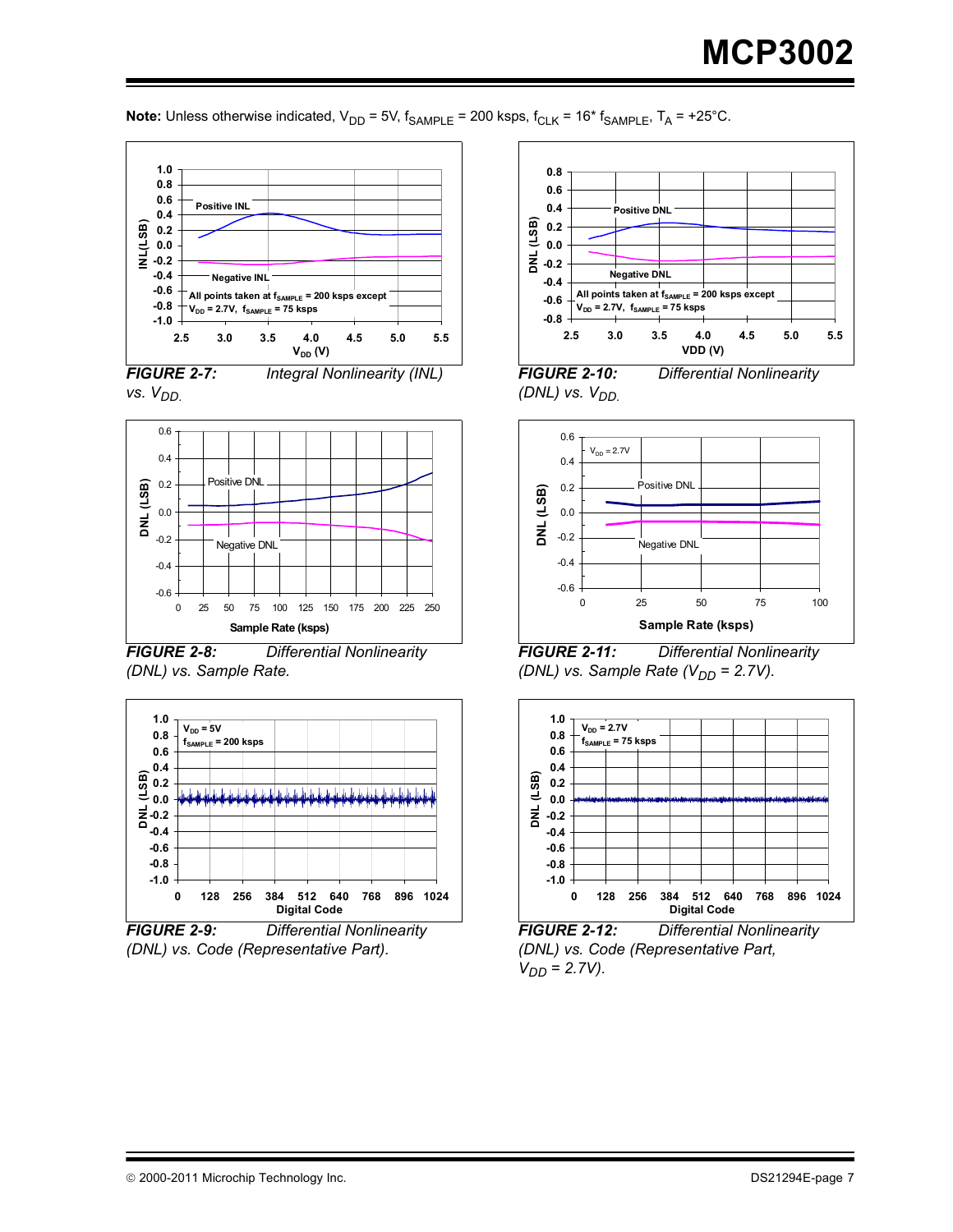**Note:** Unless otherwise indicated,  $V_{DD} = 5V$ ,  $f_{SAMPL} = 200$  ksps,  $f_{CLK} = 16*$   $f_{SAMPL}$ ,  $T_A = +25°C$ .







*FIGURE 2-14: Gain Error vs.*  $V_{DD}$ .







*FIGURE 2-16: Differential Nonlinearity (DNL) vs. Temperature (V<sub>DD</sub> = 2.7V).* 



*FIGURE 2-17: Offset Error vs. V<sub>DD</sub>.* 



*Temperature.*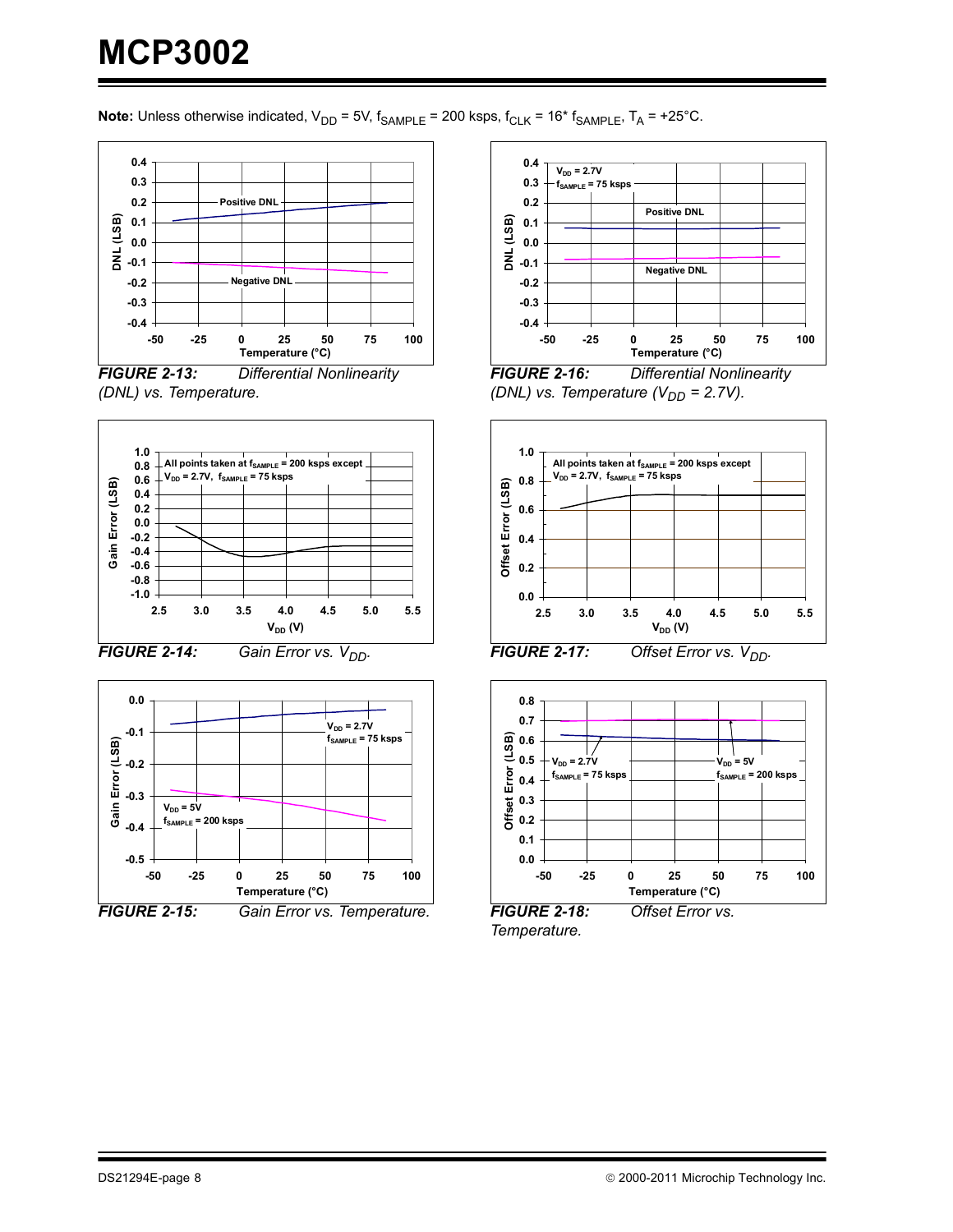**Note:** Unless otherwise indicated,  $V_{DD} = 5V$ ,  $f_{SAMPL} = 200$  ksps,  $f_{CLK} = 16*$   $f_{SAMPL}$ ,  $T_A = +25°C$ .







*FIGURE 2-20: Total Harmonic Distortion (THD) vs. Input Frequency.*



*FIGURE 2-21: Effective Number of Bits (ENOB) vs. V<sub>DD</sub>.* 



*FIGURE 2-22: Signal-to-Noise and Distortion (SINAD) vs. Input Frequency.*



*FIGURE 2-23: Signal-to-Noise and Distortion (SINAD) vs. Signal Level.*



*FIGURE 2-24: Effective Number of Bits (ENOB) vs. Input Frequency.*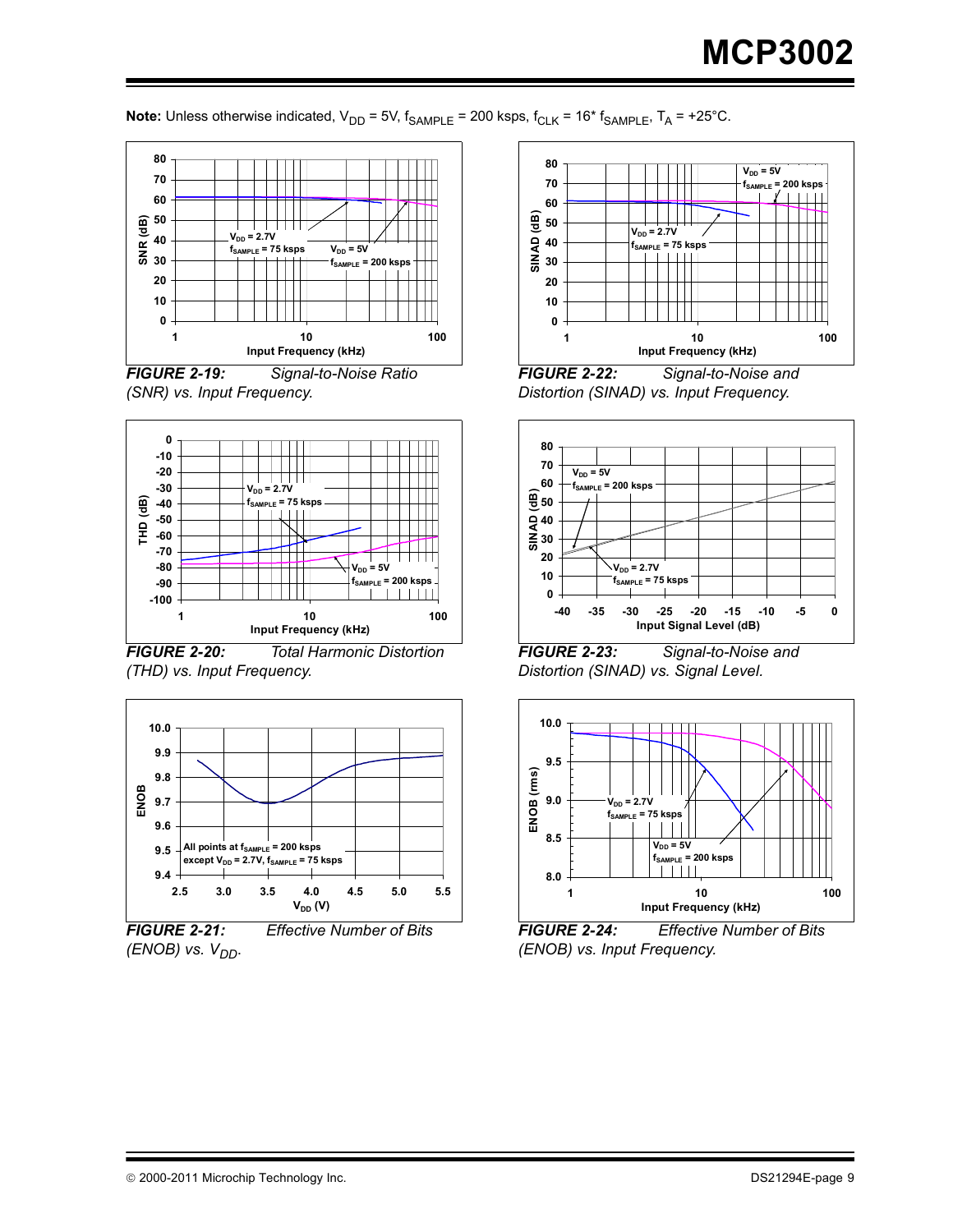# **MCP3002**

**Note:** Unless otherwise indicated,  $V_{DD} = 5V$ ,  $f_{SAMPLE} = 200$  ksps,  $f_{CLK} = 16*$   $f_{SAMPLE}$ ,  $T_A = +25°C$ .



*Range (SFDR) vs. Input Frequency.*



*FIGURE 2-26: Frequency Spectrum of 10 kHz input (Representative Part).*



*FIGURE 2-27: Frequency Spectrum of 1 kHz input (Representative Part, V<sub>DD</sub> = 2.7V).* 





**FIGURE 2-29:** *I<sub>DD</sub> vs. Clock Frequency.* 



**FIGURE 2-30:** *I<sub>DD</sub>* vs. Temperature.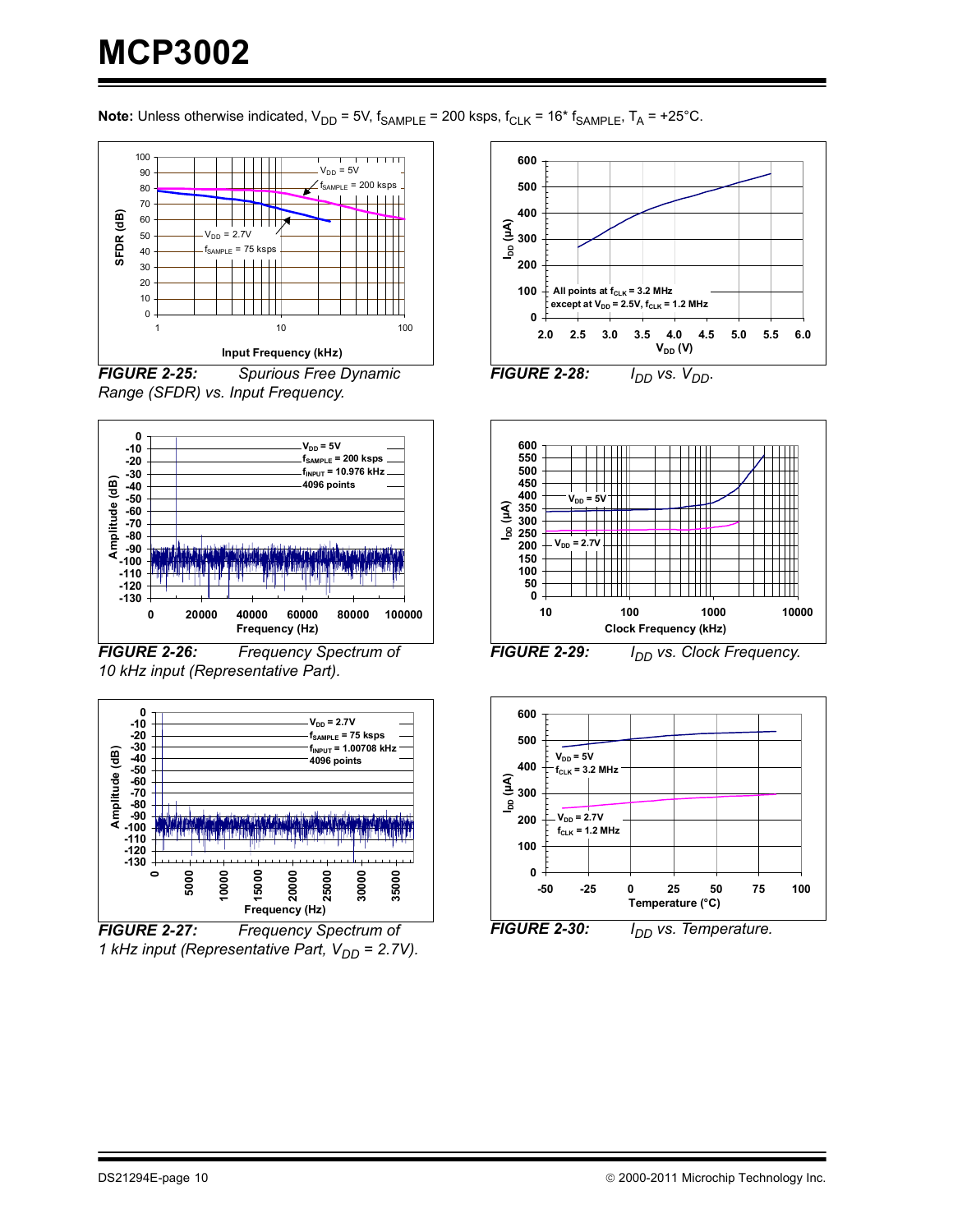





*FIGURE 2-33: Analog Input leakage current vs. Temperature.*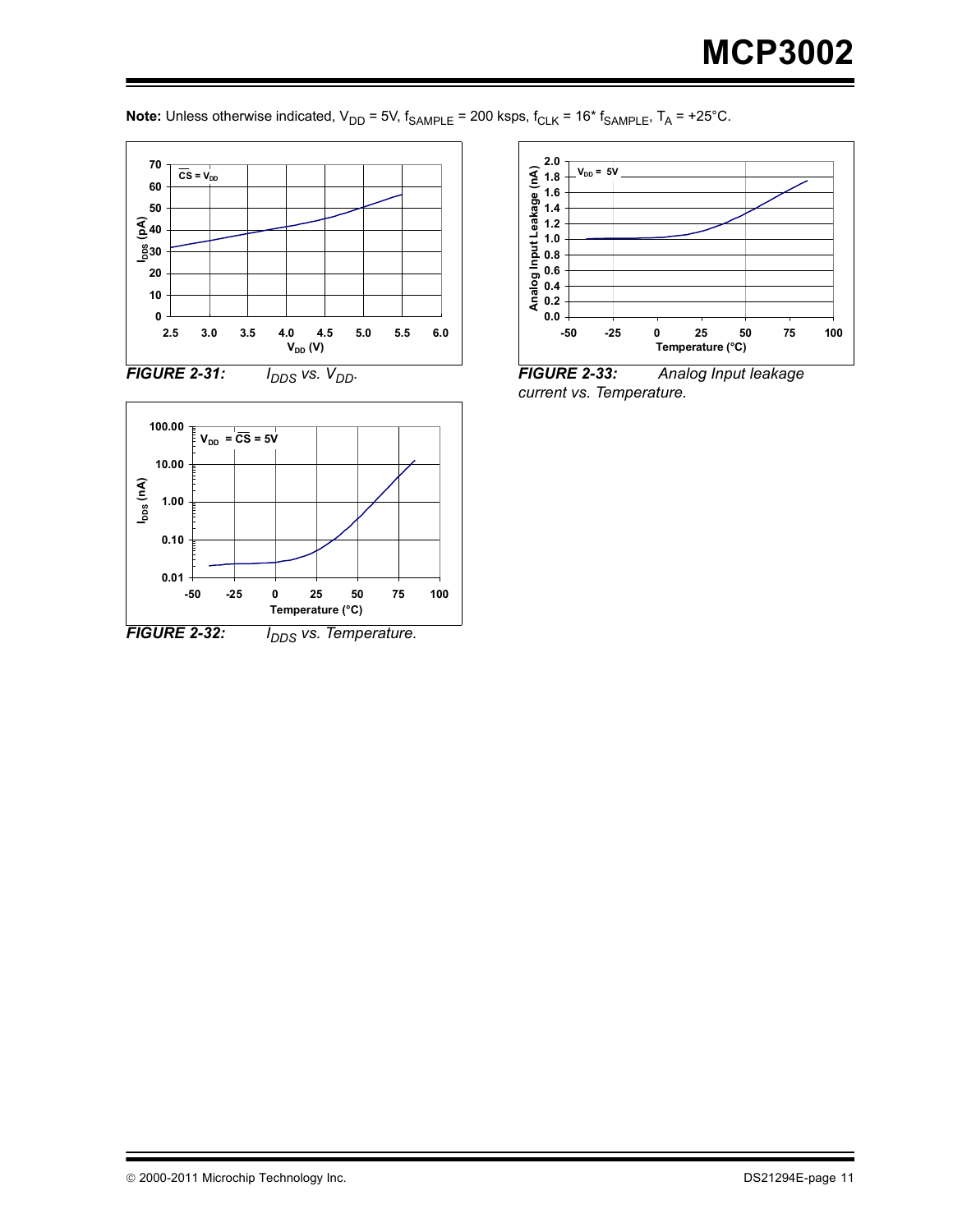### **3.0 PIN DESCRIPTIONS**

The descriptions of the pins are listed in [Table 3-1](#page-11-0). Additional descriptions of the device pins follows.

| MSOP, PDIP, SOIC,<br><b>TSSOP</b> | <b>Name</b>      | <b>Function</b>                                        |  |  |  |
|-----------------------------------|------------------|--------------------------------------------------------|--|--|--|
|                                   | CS/SHDN          | Chip Select/Shutdown Input                             |  |  |  |
| 2                                 | CH <sub>0</sub>  | Channel 0 Analog Input                                 |  |  |  |
| 3                                 | CH <sub>1</sub>  | Channel 1 Analog Input                                 |  |  |  |
| 4                                 | $V_{SS}$         | Ground                                                 |  |  |  |
| 5                                 | $D_{IN}$         | Serial Data In                                         |  |  |  |
| 6                                 | $D_{\text{OUT}}$ | Serial Data Out                                        |  |  |  |
|                                   | <b>CLK</b>       | Serial Clock                                           |  |  |  |
| 8                                 | $V_{DD}/V_{REF}$ | +2.7V to 5.5V Power Supply and Reference Voltage Input |  |  |  |

#### <span id="page-11-0"></span>**TABLE 3-1: PIN FUNCTION TABLE**

#### **3.1 Analog Inputs (CH0/CH1)**

Analog inputs for channels 0 and 1 respectively. These channels can programmed to be used as two independent channels in Single-Ended mode or as a single pseudo-differential input where one channel is IN+ and one channel is IN-. See **[Section 5.0 "Serial Commu](#page-14-0)[nications"](#page-14-0)** for information on programming the channel configuration.

# **3.2 Chip Select/Shutdown (CS/SHDN)**

The CS/SHDN pin is used to initiate communication with the device when pulled low and will end a conversion and put the device in low power standby when pulled high. The CS/SHDN pin must be pulled high between conversions.

#### **3.3 Serial Clock (CLK)**

The SPI clock pin is used to initiate a conversion and to clock out each bit of the conversion as it takes place. See **[Section 6.2 "Maintaining Minimum Clock](#page-17-0) [Speed"](#page-17-0)** for constraints on clock speed.

#### **3.4 Serial Data Input (D<sub>IN</sub>)**

The SPI port serial data input pin is used to clock in input channel configuration data.

#### **3.5 Serial Data Output (DOUT)**

The SPI serial data output pin is used to shift out the results of the A/D conversion. Data will always change on the falling edge of each clock as the conversion takes place.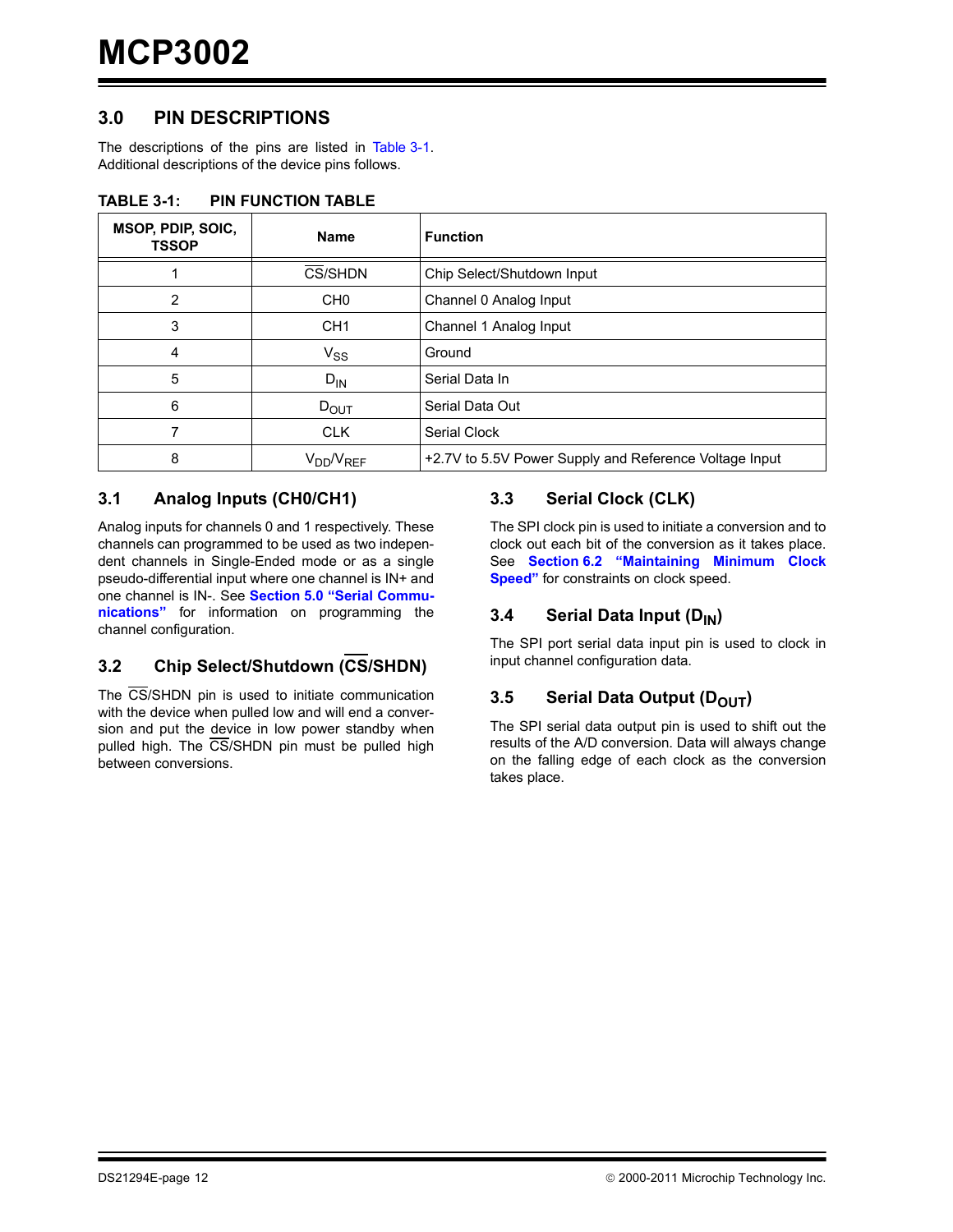# **4.0 DEVICE OPERATION**

The MCP3002 A/D converter employs a conventional SAR architecture. With this architecture, a sample is acquired on an internal sample/hold capacitor for 1.5 clock cycles starting on the second rising edge of the serial clock after the start bit has been received. Following this sample time, the input switch of the converter opens and the device uses the collected charge on the internal sample and hold capacitor to produce a serial 10-bit digital output code.

Conversion rates of 200 ksps are possible on the MCP3002. See **[Section 6.2 "Maintaining Minimum](#page-17-0) [Clock Speed"](#page-17-0)** for information on minimum clock rates.

Communication with the device is done using a 3-wire SPI-compatible interface.

#### **4.1 Analog Inputs**

The MCP3002 device offers the choice of using the analog input channels configured as two single-ended inputs that are referenced to  $V_{SS}$  or a single pseudodifferential input. The configuration setup is done as part of the serial command before each conversion begins. When used in the pseudo-differential mode, CH0 and CH1 are programmed as the IN+ and IN- inputs as part of the command string transmitted to the device. The IN+ input can range from IN- to the reference voltage,  $V_{DD}$ . The IN- input is limited to  $\pm 100$  mV from the  $V_{SS}$ rail. The IN- input can be used to cancel small signal common-mode noise which is present on both the IN+ and IN- inputs.

For the A/D converter to meet specification, the charge holding capacitor (C<sub>SAMPLE</sub>) must be given enough time to acquire a 10-bit accurate voltage level during the 1.5 clock cycle sampling period. The analog input model is shown in [Figure 4-1.](#page-13-0)

In this diagram, it is shown that the source impedance  $(R<sub>S</sub>)$  adds to the internal sampling switch  $(R<sub>SS</sub>)$  impedance, directly affecting the time that is required to charge the capacitor,  $C_{SAMPL}$ . Consequently, larger source impedances increase the offset, gain, and integral linearity errors of the conversion.

Ideally, the impedance of the signal source should be near zero. This is achievable with an operational amp lifer such as the MCP601 which has a closed loop output impedance of tens of ohms. The adverse affects of higher source impedances are shown in [Figure 4-2](#page-13-1).

When operating in the pseudo-differential mode, if the voltage level of IN+ is equal to or less than IN-, the resultant code will be 000h. If the voltage at IN+ is equal to or greater than  ${[V_{DD} + (IN-)]}$  - 1 LSB}, then the output code will be 3FFh. If the voltage level at IN- is more than 1 LSB below  $V_{SS}$ , then the voltage level at the IN+ input will have to go below  $V_{SS}$  to see the 000h output code. Conversely, if IN- is more than 1 LSB above  $V_{SS}$ , then the 3FFh code will not be seen unless the IN+ input level goes above  $V_{DD}$  level. If the voltage at IN+ is equal to or greater than  $\{[V_{DD} + (IN-)]\}$  - 1 LSB}, then the output code will be 3FFh.

#### **4.2 Digital Output Code**

The digital output code produced by an A/D Converter is a function of the input signal and the reference voltage. For the MCP3002,  $V_{DD}$  is used as the reference voltage.

$$
LSB Size = \frac{V_{REF}}{1024}
$$

As the  $V_{DD}$  level is reduced, the LSB size is reduced accordingly. The theoretical digital output code produced by the A/D Converter is shown below.

*Digital Output Code* =  $\frac{1024 \times V_{IN}}{V}$ *VDD = -------------------------* Where:  $V_{IN}$  = analog input voltage  $V_{DD}$  = supply voltage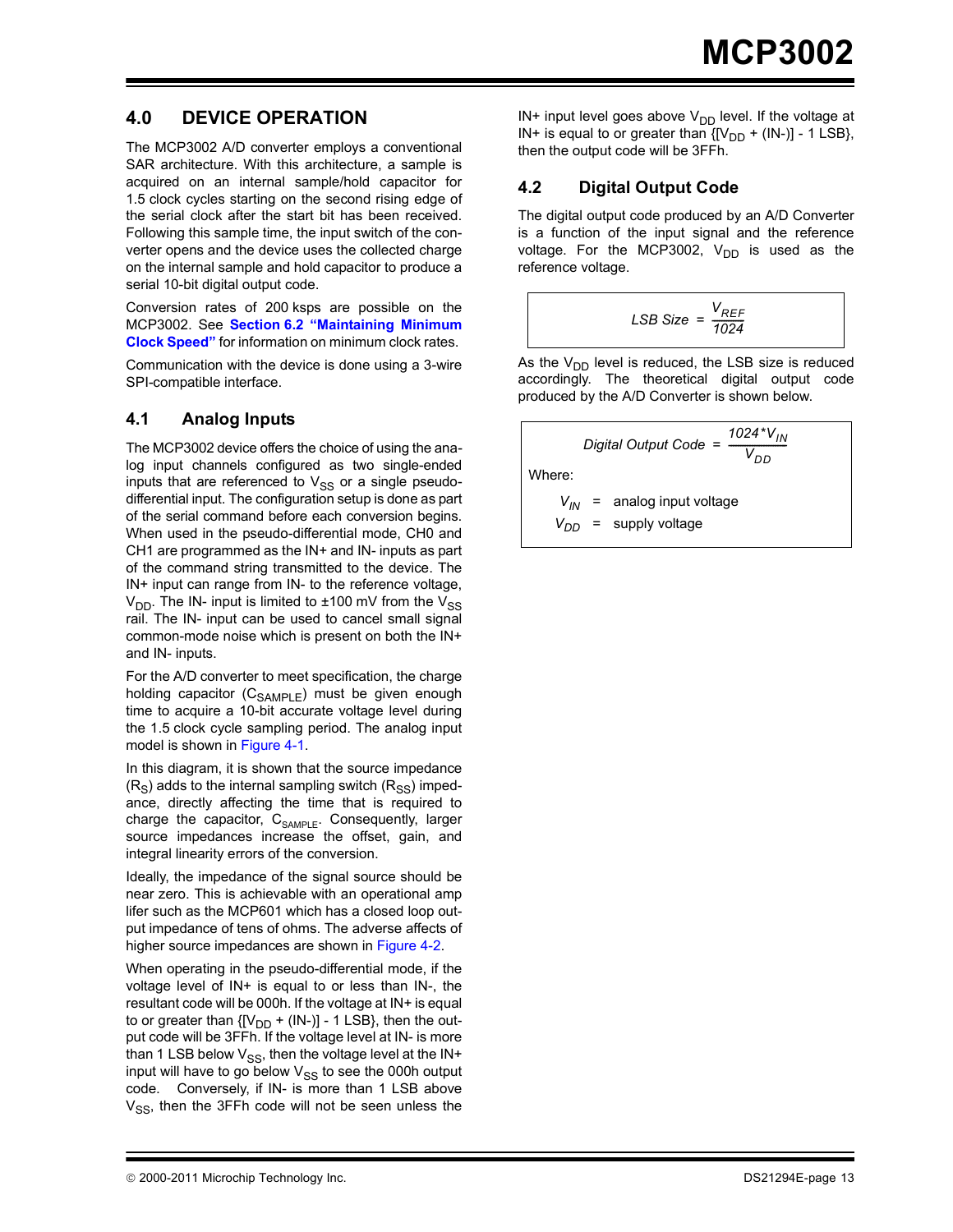

<span id="page-13-0"></span>*FIGURE 4-1: Analog Input Model.*



<span id="page-13-1"></span>*FIGURE 4-2: Maximum Clock Frequency vs. Input resistance (R<sub>S</sub>) to maintain less than a 0.1 LSB deviation in INL from nominal conditions.*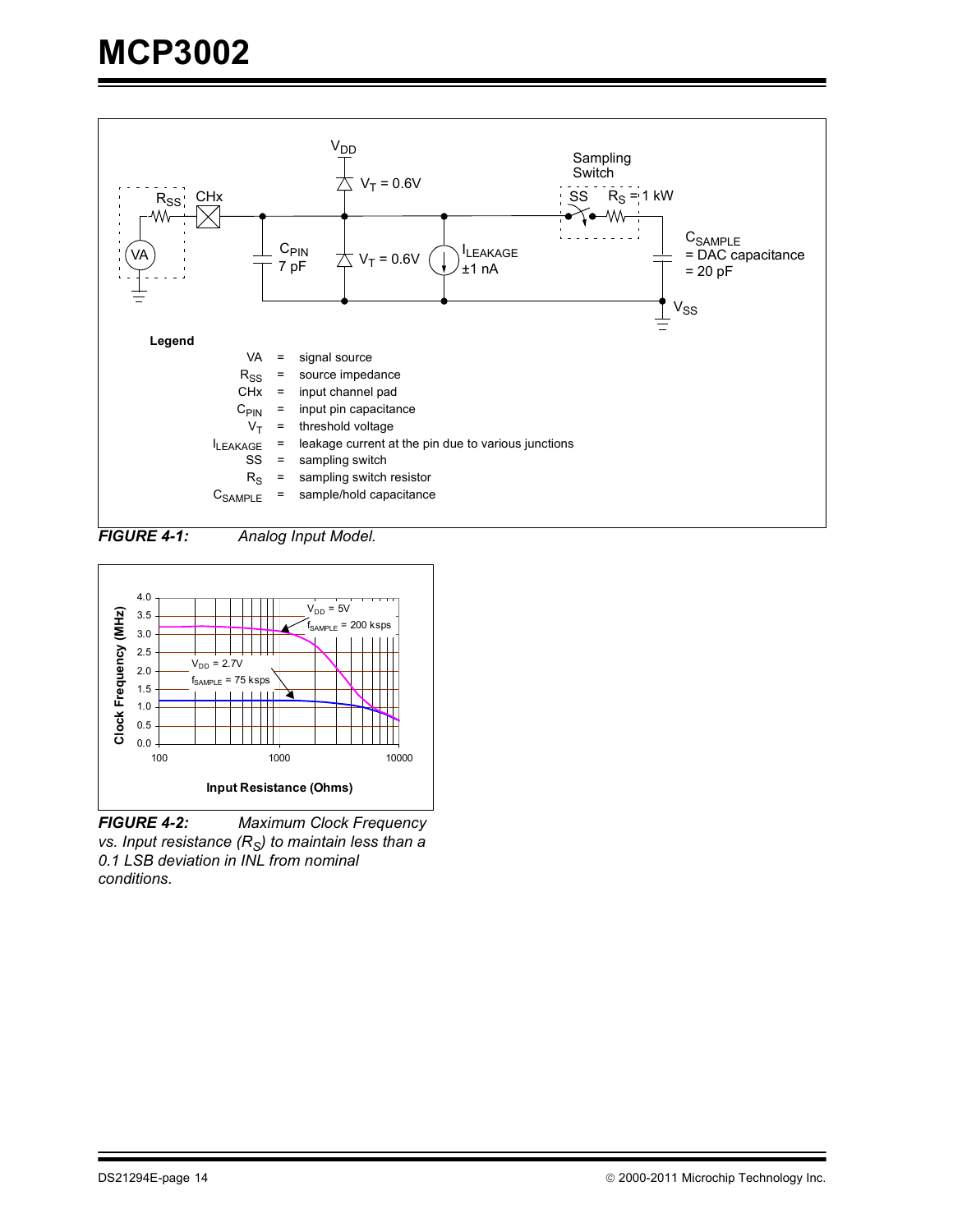#### <span id="page-14-0"></span>**5.0 SERIAL COMMUNICATIONS**

#### **5.1 Overview**

Communication with the MCP3002 is done using a standard SPI-compatible serial interface. Initiating communication with the device is done by bringing the CS line low. See [Figure 5-1](#page-15-0). If the device was powered up with the  $\overline{CS}$  pin low, it must be brought high and back low to initiate communication. The first clock received with  $\overline{\text{CS}}$  low and D<sub>IN</sub> high will constitute a start bit. The SGL/DIFF bit and the ODD/SIGN bit follow the start bit and are used to select the input channel configuration. The SGL/DIFF is used to select Single-Ended or Pseudo-Differential mode. The ODD/SIGN bit selects which channel is used in Single-Ended mode, and is used to determine polarity in Pseudo-Differential mode. Following the ODD/SIGN bit, the MSBF bit is transmitted to and is used to enable the LSB first format for the device. If the MSBF bit is high, then the data will come from the device in MSB first format and any further clocks with  $\overline{\text{CS}}$  low, will cause the device to output zeros. If the MSBF bit is low, then the device will output the converted word LSB first *after* the word has been transmitted in the MSB first format. [Table 5-1](#page-14-1) shows the configuration bits for the MCP3002. The device will begin to sample the analog input on the second rising edge of the clock, after the start bit has been received. The sample period will end on the falling edge of the third clock following the start bit.

On the falling edge of the clock for the MSBF bit, the device will output a low null bit. The next sequential 10 clocks will output the result of the conversion with MSB first as shown in [Figure 5-1.](#page-15-0) Data is always output from the device on the falling edge of the clock. If all 10 data bits have been transmitted and the device continues to receive clocks while the CS is held low (and the MSBF bit is high), the device will output the conversion result LSB first as shown in [Figure 5-2](#page-15-1). If more clocks are provided to the device while CS is still low (after the LSB first data has been transmitted), the device will clock out zeros indefinitely.

If necessary, it is possible to bring  $\overline{\text{CS}}$  low and clock in leading zeros on the  $D_{IN}$  line before the start bit. This is often done when dealing with microcontroller-based SPI ports that must send 8 bits at a time. Refer to **[Section 6.1 "Using the MCP3002 with Microcon](#page-16-0)[troller \(MCU\) SPI Ports"](#page-16-0)** for more details on using the MCP3002 devices with hardware SPI ports.

If it is desired, the  $\overline{CS}$  can be raised to end the conversion period at any time during the transmission. Faster conversion rates can be obtained by using this technique if not all the bits are captured before starting a new cycle. Some system designers use this method by capturing only the highest-order 8 bits and 'throwing away' the lower 2 bits.

<span id="page-14-1"></span>

| <b>TABLE 5-1:</b> | <b>CONFIGURING BITS FOR</b> |
|-------------------|-----------------------------|
|                   | THE MCP3002                 |

|                      |                     |                          |        | <b>CHANNEL</b><br><b>CONFIG BITS</b><br><b>SELECTION</b> |  |  | <b>GND</b> |
|----------------------|---------------------|--------------------------|--------|----------------------------------------------------------|--|--|------------|
|                      | SGL/<br><b>DIFF</b> | ODD/<br>U<br><b>SIGN</b> |        |                                                          |  |  |            |
| Single-Ended         |                     |                          |        |                                                          |  |  |            |
| Mode                 |                     |                          |        |                                                          |  |  |            |
| Pseudo-              |                     | n                        | $IN +$ | IN-                                                      |  |  |            |
| Differential<br>Mode |                     |                          | IN-    | IN+                                                      |  |  |            |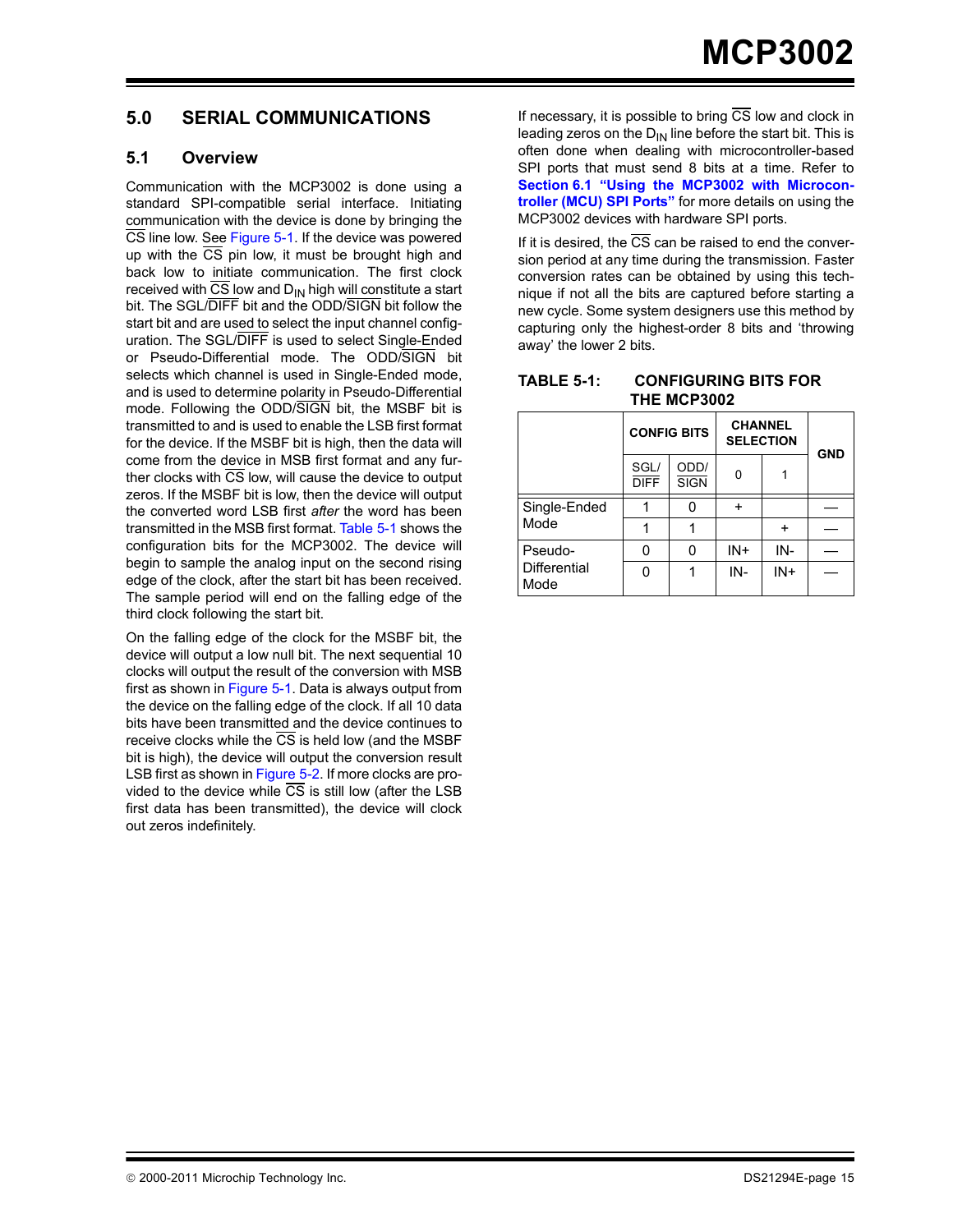

zeros indefinitely. See [Figure 5-2](#page-15-1) for details on obtaining LSB first data.

\*\* t<sub>DATA</sub>: during this time, the bias current and the comparator powers down while the reference input becomes a high-impedance node.

<span id="page-15-0"></span>



<span id="page-15-1"></span>*FIGURE 5-2: Communication with MCP3002 using LSB first format.*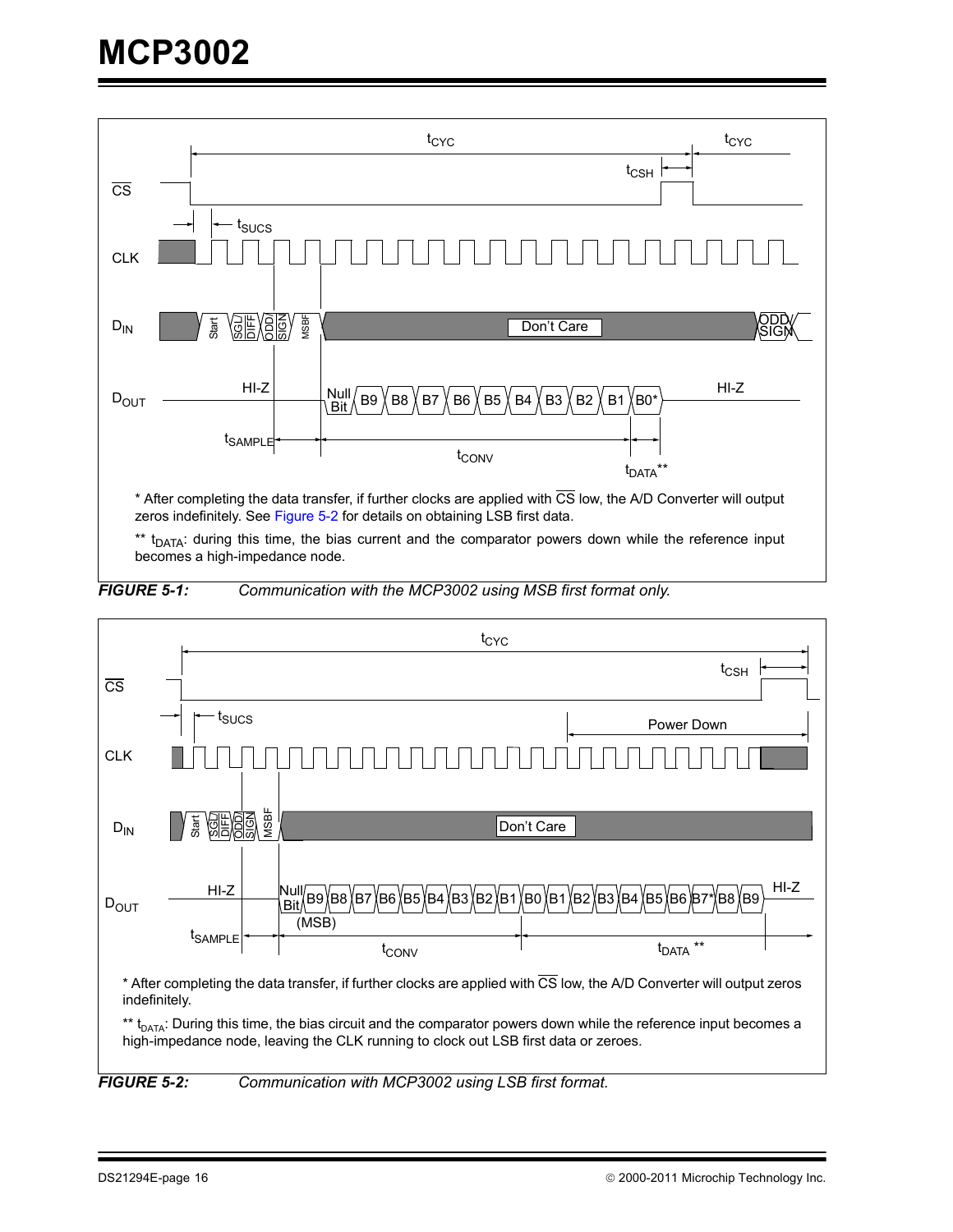#### **6.0 APPLICATIONS INFORMATION**

#### <span id="page-16-0"></span>**6.1 Using the MCP3002 with Microcontroller (MCU) SPI Ports**

With most microcontroller SPI ports, it is required to send groups of eight bits. It is also required that the microcontroller SPI port be configured to clock out data on the falling edge of clock and latch data in on the rising edge. Depending on how communication routines are used, it is very possible that the number of clocks required for communication will not be a multiple of eight. Therefore, it may be necessary for the MCU to send more clocks than are actually required. This is usually done by sending 'leading zeros' before the start bit, which are ignored by the device.

As an example, [Figure 6-1](#page-16-1) and [Figure 6-2](#page-17-1) show how the MCP3002 can be interfaced to a MCU with a hardware SPI port.

[Figure 6-1](#page-16-1) depicts the operation shown in SPI Mode 0,0, which requires that the SCLK from the MCU idles in the 'low' state, while [Figure 6-2](#page-17-1) shows the similar case of SPI Mode 1,1 where the clock idles in the 'high' state.

As shown in [Figure 6-1,](#page-16-1) the first byte transmitted to the A/D Converter contains one leading zero before the start bit. Arranging the leading zero this way produces the output 10 bits to fall in positions easily manipulated by the MCU. When the first 8 bits are transmitted to the device, the MSB data bit is clocked out of the A/D converter on the falling edge of clock number 6. After the second eight clocks have been sent to the device, the receive register will contain the lowest-order eight bits of the conversion results. Easier manipulation of the converted data can be obtained by using this method.



*low).*

<span id="page-16-1"></span>*FIGURE 6-1: SPI Communication with the MCP3002 using 8-bit segments (Mode 0,0: SCLK idles*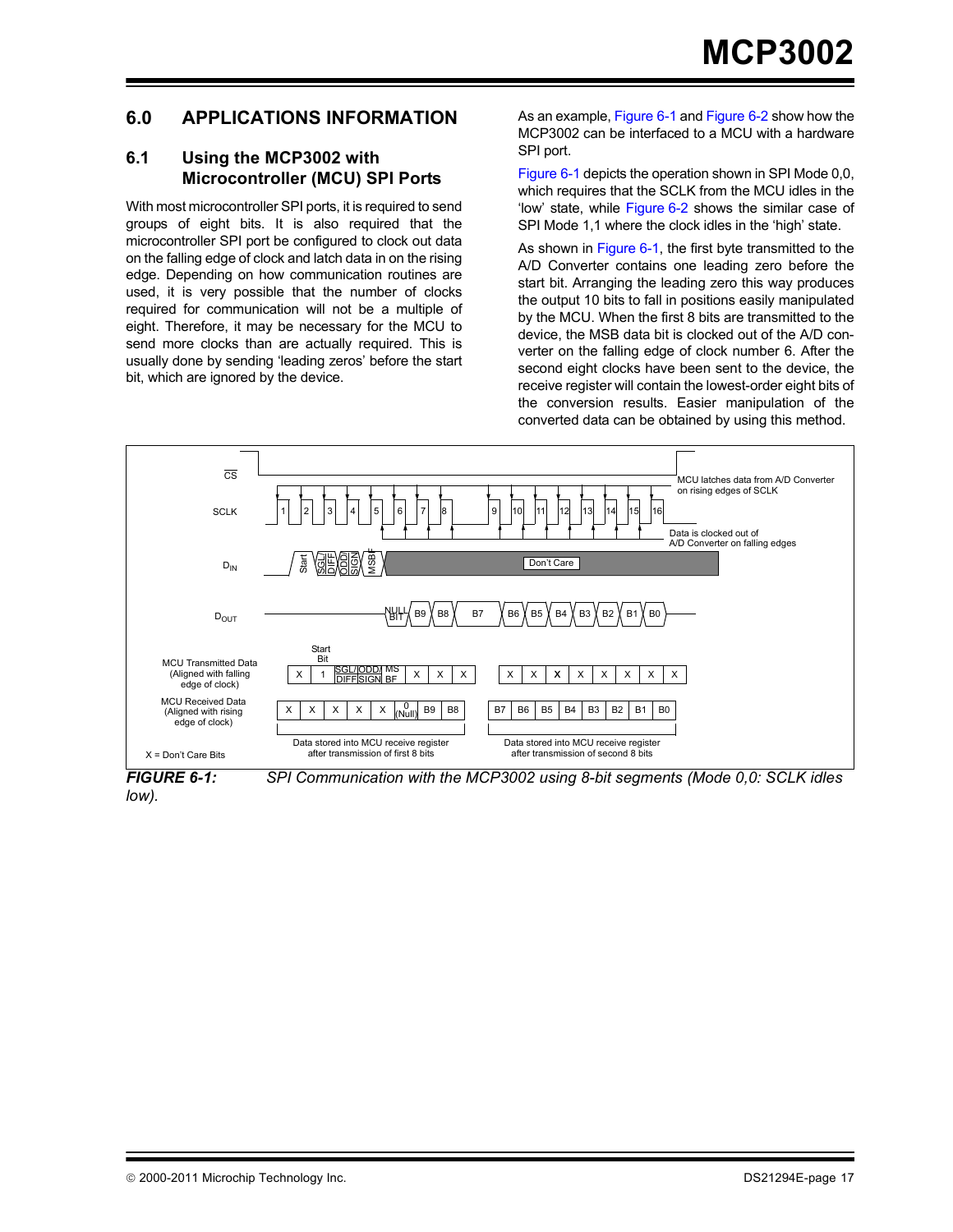

<span id="page-17-1"></span>*high).*

#### <span id="page-17-0"></span>**6.2 Maintaining Minimum Clock Speed**

When the MCP3002 initiates the sample period, charge is stored on the sample capacitor. When the sample period is complete, the device converts one bit for each clock that is received. It is important for the user to note that a slow clock rate will allow charge to bleed off the sample cap while the conversion is taking place. At 85°C (worst case condition), the part will maintain proper charge on the sample cap for 700 µs at  $V_{DD}$  = 2.7V and 1.5 ms at  $V_{DD}$  = 5V. This means that at  $V_{DD}$  = 2.7V, the time it takes to transmit the 1.5 clocks for the sample period and the 10 clocks for the actual conversion must not exceed 700 µs. Failure to meet this criteria may induce linearity errors into the conversion outside the rated specifications.

#### **6.3 Buffering/Filtering the Analog Inputs**

If the signal source for the A/D Converter is not a low impedance source, it will have to be buffered or inaccurate conversion results may occur. It is also recommended that a filter be used to eliminate any signals that may be aliased back in to the conversion results. This is illustrated in [Figure 6-3](#page-17-2) below where an op amp is used to drive, filter, and gain the analog input of the MCP3002. This amplifier provides a low impedance output for the converter input and a lowpass filter, which eliminates unwanted high-frequency noise.

Low-pass (anti-aliasing) filters can be designed using Microchip's interactive FilterLab**®** software. FilterLab will calculate capacitor and resistors values, as well as, determine the number of poles that are required for the application. For more information on filtering signals, see the application note AN699 *"Anti-Aliasing Analog Filters for Data Acquisition Systems."*



<span id="page-17-2"></span>*FIGURE 6-3: Typical Anti-Aliasing Filter Circuit (2 pole Active Filter).*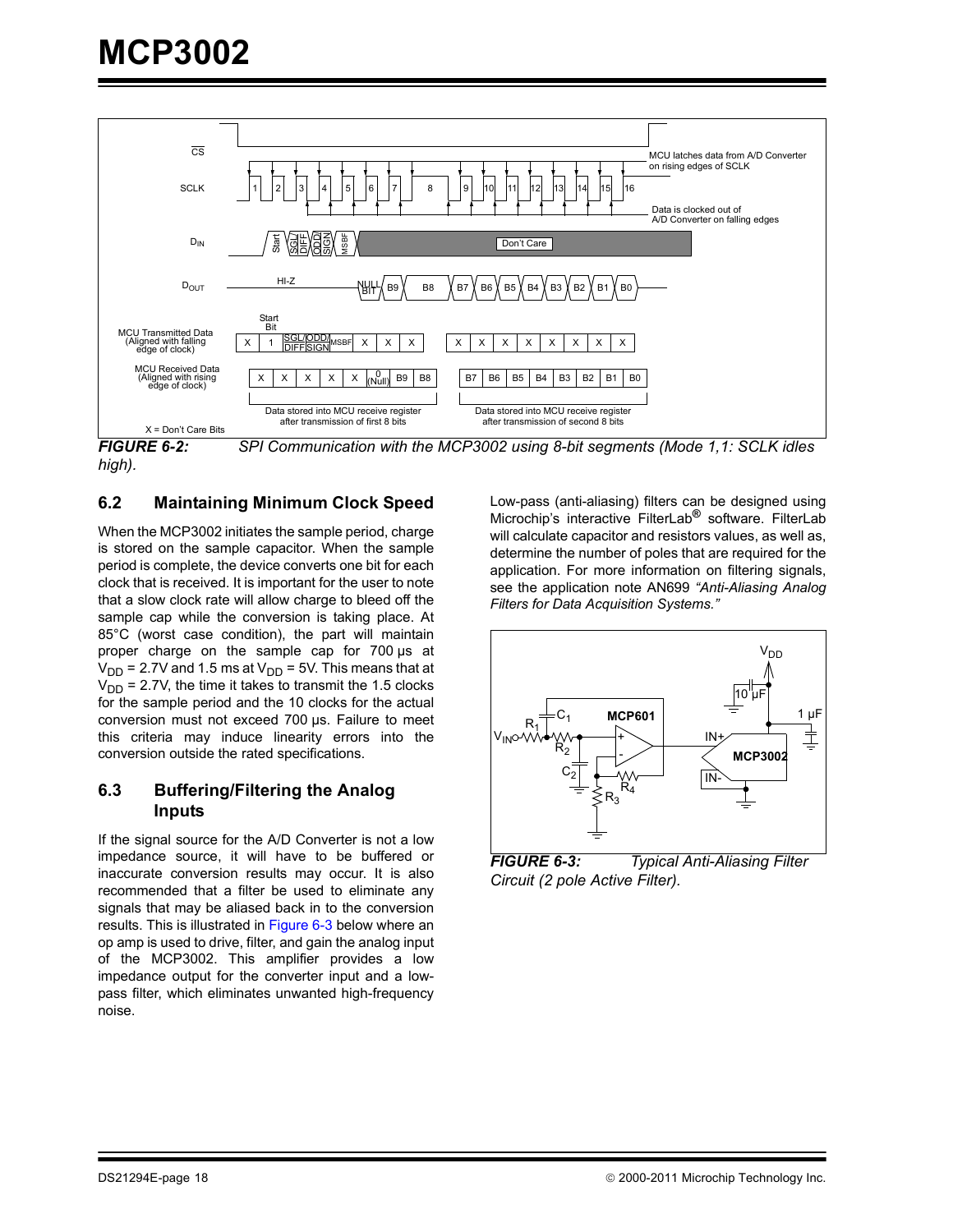#### **6.4 Layout Considerations**

When laying out a printed circuit board for use with analog components, care should be taken to reduce noise wherever possible. A bypass capacitor should always be used with this device and should be placed as close as possible to the device pin. A bypass capacitor value of 1 µF is recommended.

Digital and analog traces should be separated as much as possible on the board and no traces should run underneath the device or the bypass capacitor. Extra precautions should be taken to keep traces with highfrequency signals (such as clock lines) as far as possible from analog traces.

Use of an analog ground plane is recommended in order to keep the ground potential the same for all devices on the board. Providing  $V_{DD}$  connections to devices in a "star" configuration can also reduce noise by eliminating current return paths and associated errors. See [Figure 6-4](#page-18-0). For more information on layout tips when using A/D converters, refer to AN-688 *"Layout Tips for 12-Bit A/D Converter Applications"* (DS00688).



<span id="page-18-0"></span>*FIGURE 6-4: V<sub>DD</sub> traces arranged in a 'Star' configuration in order to reduce errors caused by current return paths.*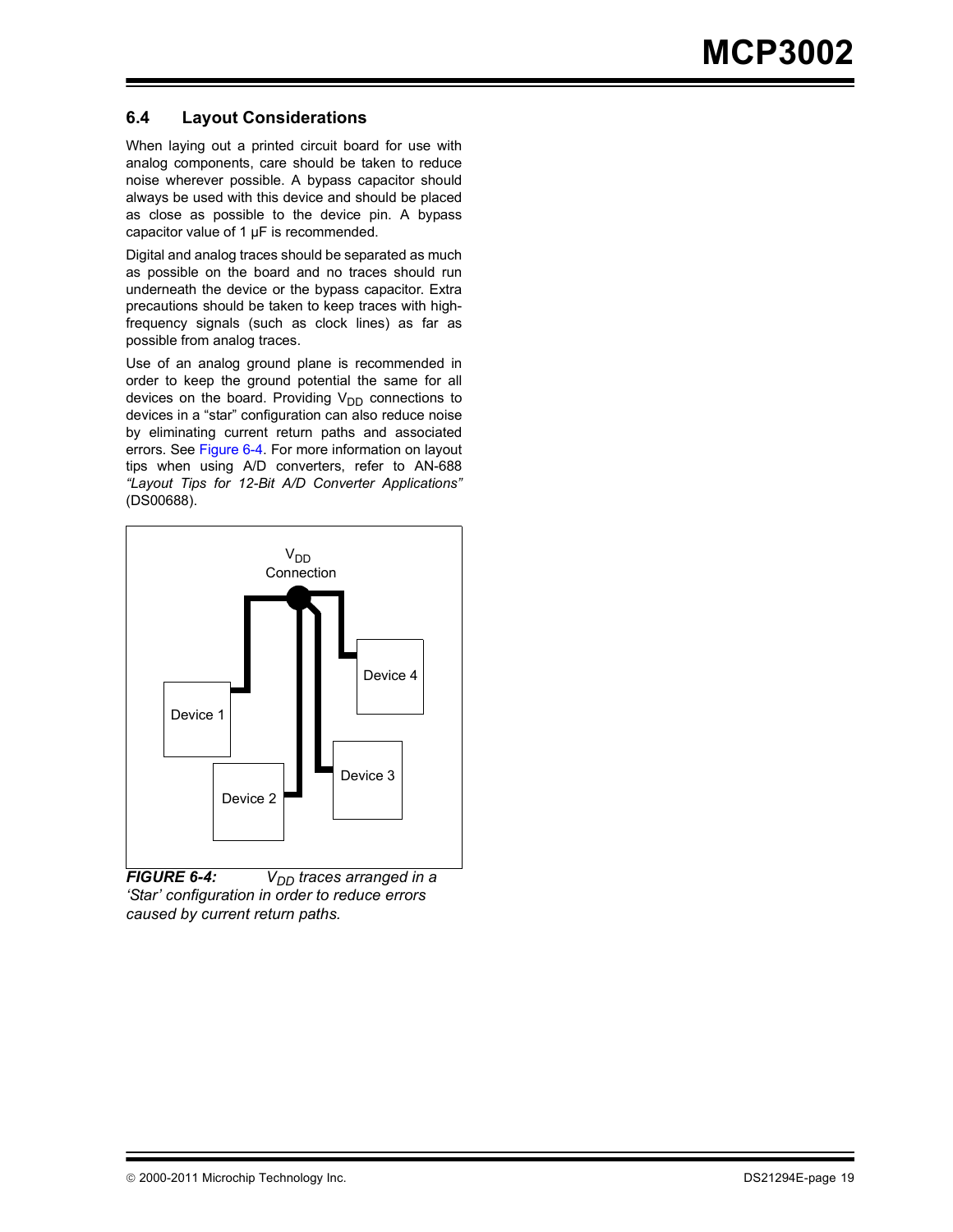# **7.0 PACKAGING INFORMATION**

#### **7.1 Package Marking Information**

8-Lead MSOP (3x3 mm) Example

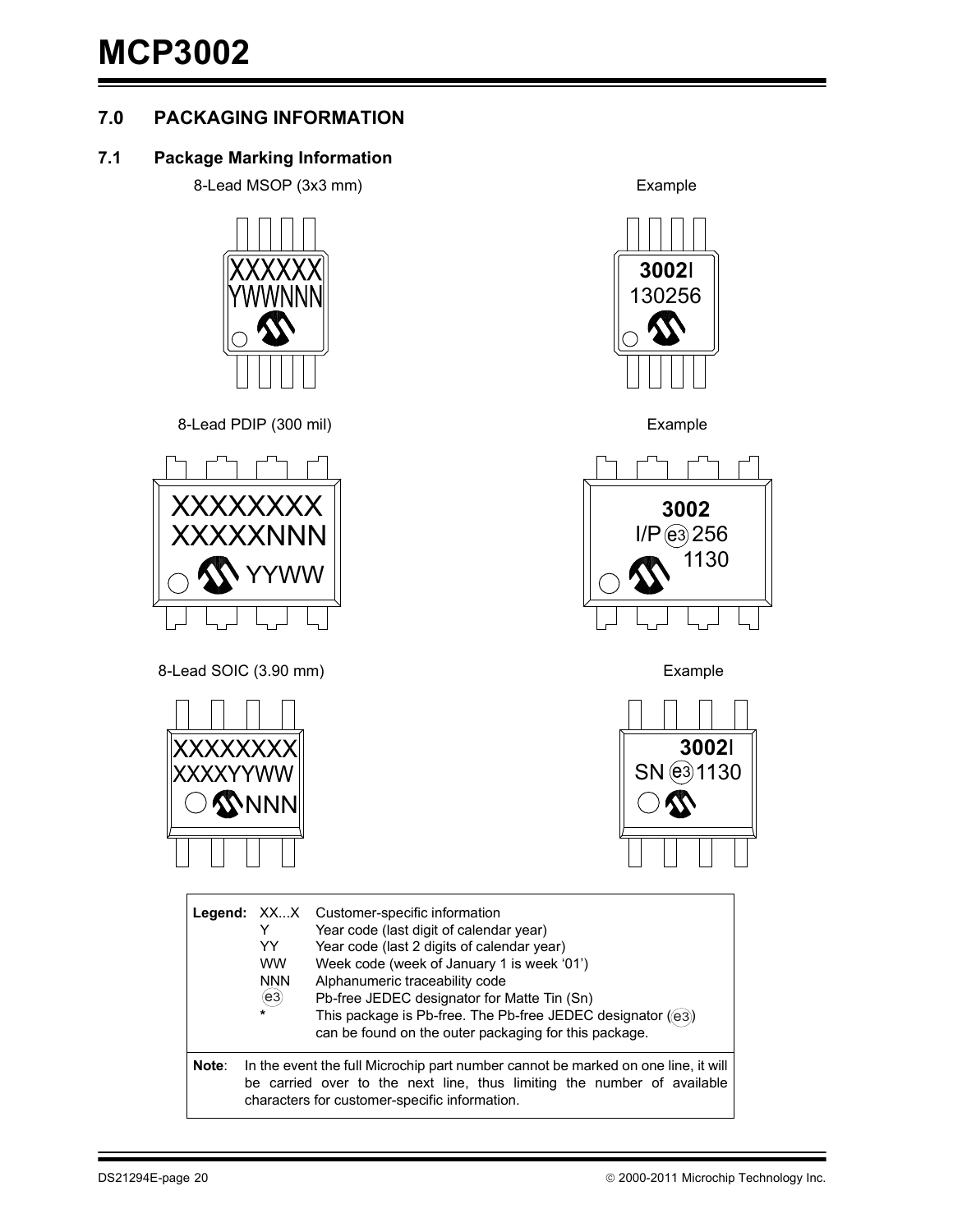# **Package Marking Information (Continued)**

8-Lead TSSOP (4.4 mm) Example





|       | YY.<br><b>WW</b><br><b>NNN</b><br>$\mathbf{(e3)}$<br>$\ast$ | Legend: XXX Customer-specific information<br>Year code (last digit of calendar year)<br>Year code (last 2 digits of calendar year)<br>Week code (week of January 1 is week '01')<br>Alphanumeric traceability code<br>Pb-free JEDEC designator for Matte Tin (Sn)<br>This package is Pb-free. The Pb-free JEDEC designator ((e3))<br>can be found on the outer packaging for this package. |
|-------|-------------------------------------------------------------|--------------------------------------------------------------------------------------------------------------------------------------------------------------------------------------------------------------------------------------------------------------------------------------------------------------------------------------------------------------------------------------------|
| Note: |                                                             | In the event the full Microchip part number cannot be marked on one line, it will<br>be carried over to the next line, thus limiting the number of available<br>characters for customer-specific information.                                                                                                                                                                              |

 $\mathsf{r}$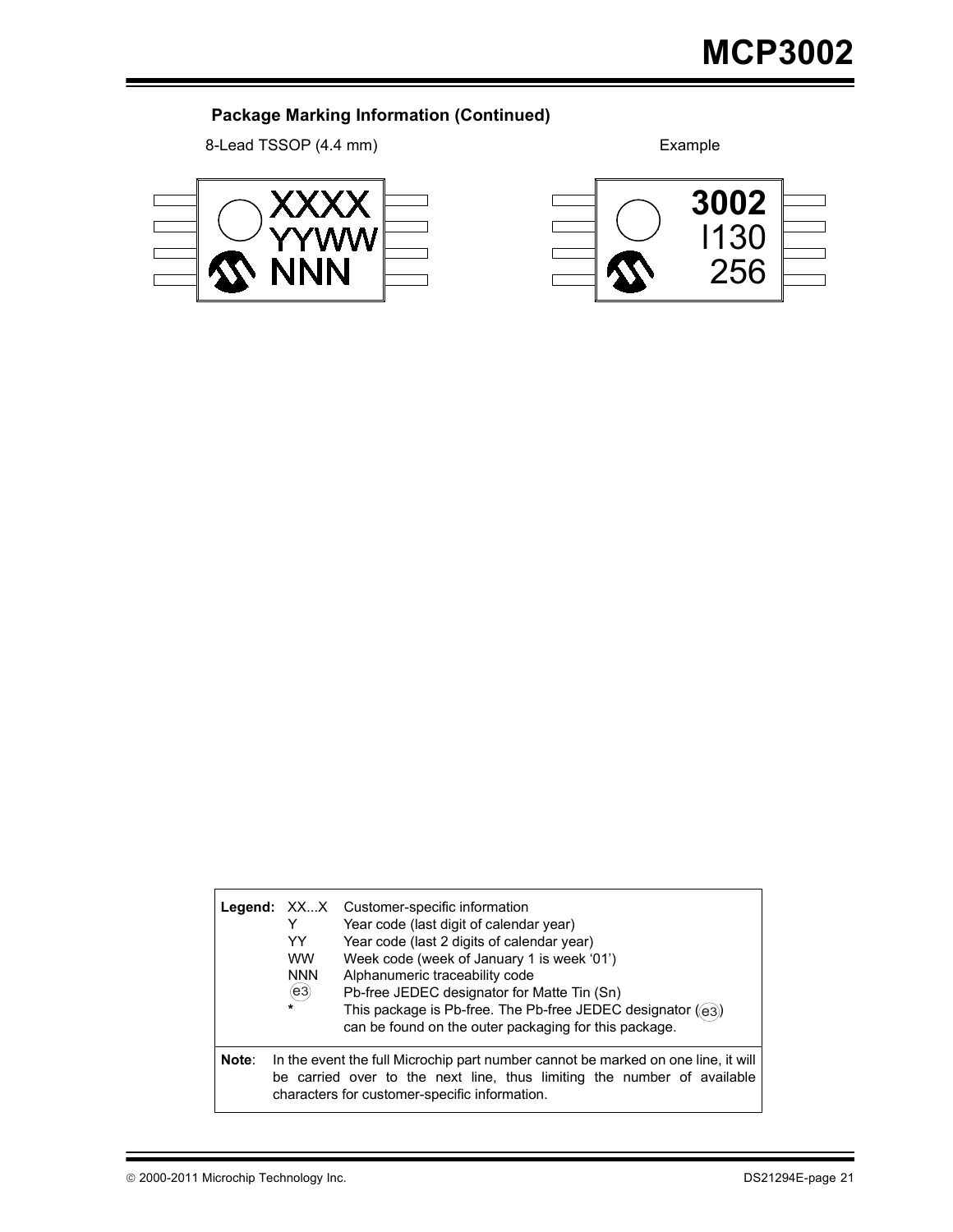#### 8-Lead Plastic Micro Small Outline Package (MS) [MSOP]

For the most current package drawings, please see the Microchip Packaging Specification located at Note: http://www.microchip.com/packaging



|                          | Units  |             | <b>MILLIMETERS</b> |             |  |  |
|--------------------------|--------|-------------|--------------------|-------------|--|--|
| Dimension Limits         |        | <b>MIN</b>  | <b>NOM</b>         | MAX         |  |  |
| Number of Pins           | N      | 8           |                    |             |  |  |
| Pitch                    | e      |             | 0.65 BSC           |             |  |  |
| <b>Overall Height</b>    | A      |             |                    | 1.10        |  |  |
| Molded Package Thickness | A2     | 0.75        | 0.85               | 0.95        |  |  |
| Standoff                 | A1     | 0.00        |                    | 0.15        |  |  |
| Overall Width            | Е      | 4.90 BSC    |                    |             |  |  |
| Molded Package Width     | E1     | 3.00 BSC    |                    |             |  |  |
| Overall Length           | D      |             | 3.00 BSC           |             |  |  |
| Foot Length              | L      | 0.40        | 0.60               | 0.80        |  |  |
| Footprint                | L1     |             | 0.95 REF           |             |  |  |
| Foot Angle               | $\phi$ | $0^{\circ}$ |                    | $8^{\circ}$ |  |  |
| <b>Lead Thickness</b>    | C      | 0.08        |                    | 0.23        |  |  |
| Lead Width               | b      | 0.22        |                    | 0.40        |  |  |

#### Notes:

- 1. Pin 1 visual index feature may vary, but must be located within the hatched area.
- 2. Dimensions D and E1 do not include mold flash or protrusions. Mold flash or protrusions shall not exceed 0.15 mm per side.
- 3. Dimensioning and tolerancing per ASME Y14.5M.
	- BSC: Basic Dimension. Theoretically exact value shown without tolerances.

REF: Reference Dimension, usually without tolerance, for information purposes only.

Microchip Technology Drawing C04-111B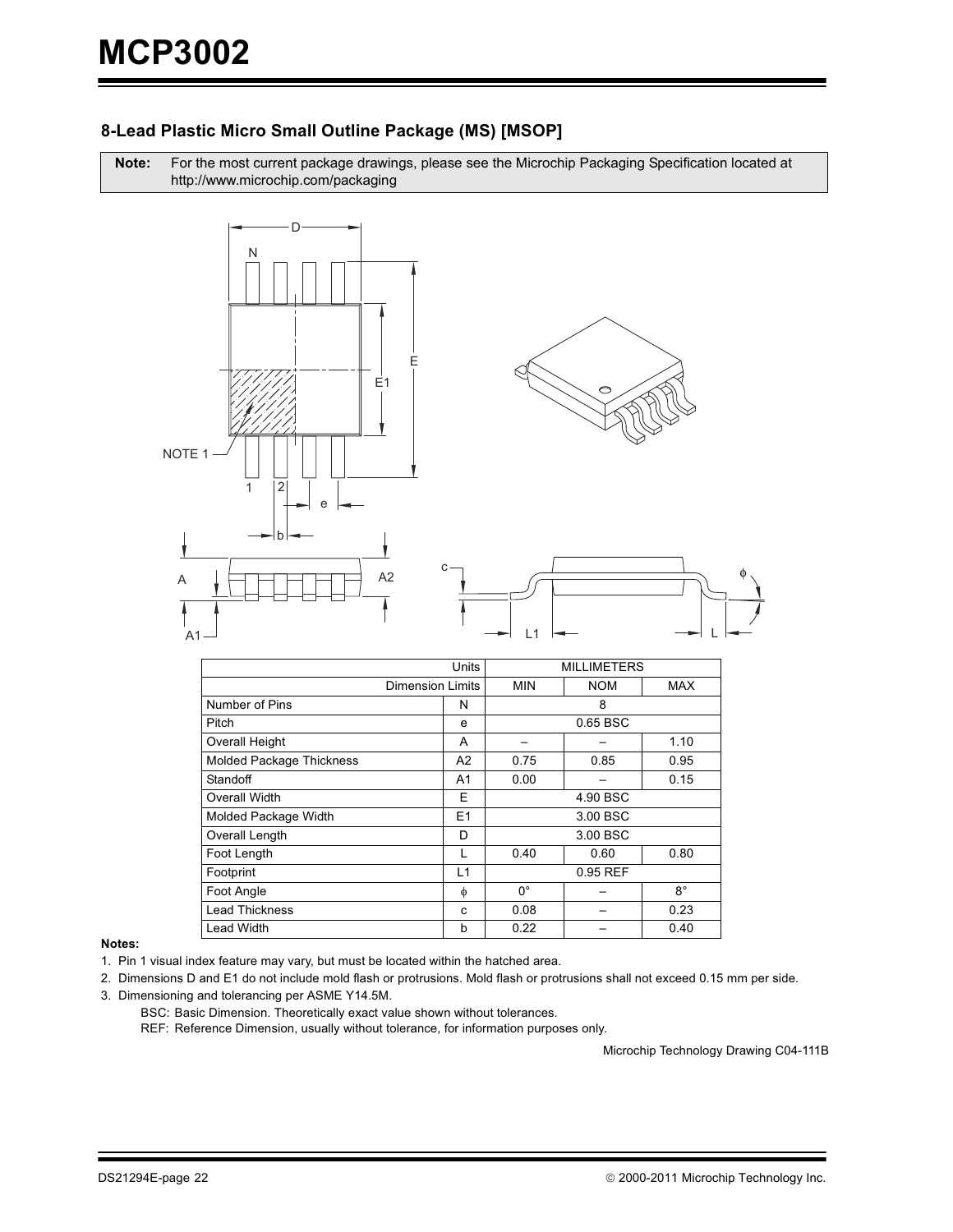#### 8-Lead Plastic Micro Small Outline Package (MS) [MSOP]

**Note:** For the most current package drawings, please see the Microchip Packaging Specification located at http://www.microchip.com/packaging



#### RECOMMENDED LAND PATTERN

|                            | <b>Units</b>            | <b>MILLIMETERS</b> |            |            |  |
|----------------------------|-------------------------|--------------------|------------|------------|--|
|                            | <b>Dimension Limits</b> |                    | <b>NOM</b> | <b>MAX</b> |  |
| <b>Contact Pitch</b>       | F                       | 0.65 BSC           |            |            |  |
| <b>Contact Pad Spacing</b> | С                       |                    | 4.40       |            |  |
| Overall Width              | 7                       |                    |            | 5.85       |  |
| Contact Pad Width (X8)     | X1                      |                    |            | 0.45       |  |
| Contact Pad Length (X8)    | Y1                      |                    |            | 145        |  |
| Distance Between Pads      | G1                      | 2.95               |            |            |  |
| Distance Between Pads      | <b>GX</b>               | 0.20               |            |            |  |

Notes:

1. Dimensioning and tolerancing per ASME Y14.5M

BSC: Basic Dimension. Theoretically exact value shown without tolerances.

Microchip Technology Drawing No. C04-2111A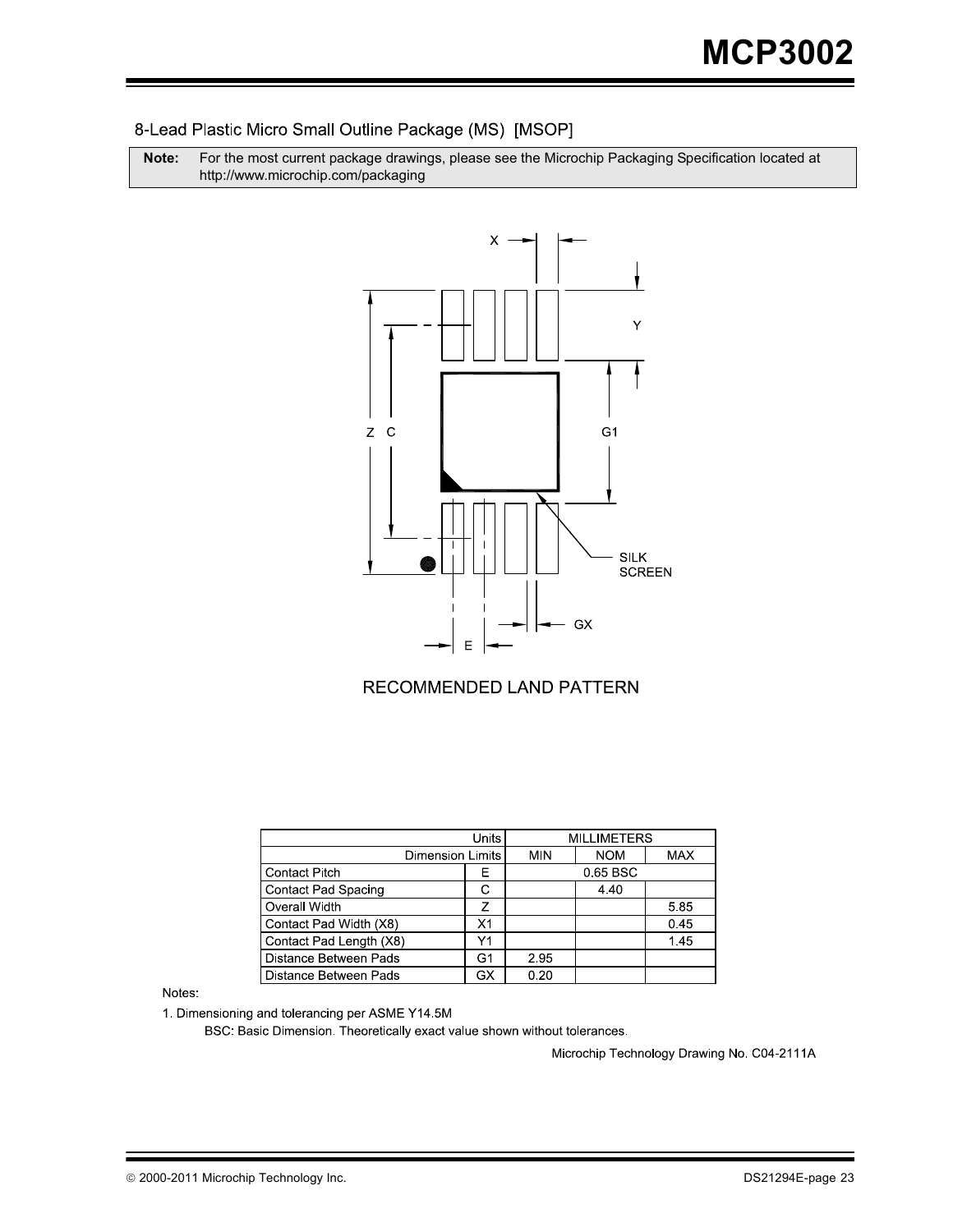#### 8-Lead Plastic Dual In-Line (P) - 300 mil Body [PDIP]

Note: For the most current package drawings, please see the Microchip Packaging Specification located at http://www.microchip.com/packaging



|                                 | Units          |            |            |            |
|---------------------------------|----------------|------------|------------|------------|
| <b>Dimension Limits</b>         |                | <b>MIN</b> | <b>NOM</b> | <b>MAX</b> |
| Number of Pins                  | N              |            | 8          |            |
| Pitch                           | е              |            | .100 BSC   |            |
| Top to Seating Plane            | A              |            |            | .210       |
| <b>Molded Package Thickness</b> | A <sub>2</sub> | .115       | .130       | .195       |
| <b>Base to Seating Plane</b>    | A1             | .015       |            |            |
| Shoulder to Shoulder Width      | E              | .290       | .310       | .325       |
| Molded Package Width            | E <sub>1</sub> | .240       | .250       | .280       |
| Overall Length                  | D              | .348       | .365       | .400       |
| Tip to Seating Plane            |                | .115       | .130       | .150       |
| <b>Lead Thickness</b>           | c              | .008       | .010       | .015       |
| <b>Upper Lead Width</b>         | b1             | .040       | .060       | .070       |
| Lower Lead Width                | b              | .014       | .018       | .022       |
| Overall Row Spacing §           | eВ             |            |            | .430       |

#### Notes:

1. Pin 1 visual index feature may vary, but must be located with the hatched area.

2. § Significant Characteristic.

3. Dimensions D and E1 do not include mold flash or protrusions. Mold flash or protrusions shall not exceed .010" per side.

4. Dimensioning and tolerancing per ASME Y14.5M.

BSC: Basic Dimension. Theoretically exact value shown without tolerances.

Microchip Technology Drawing C04-018B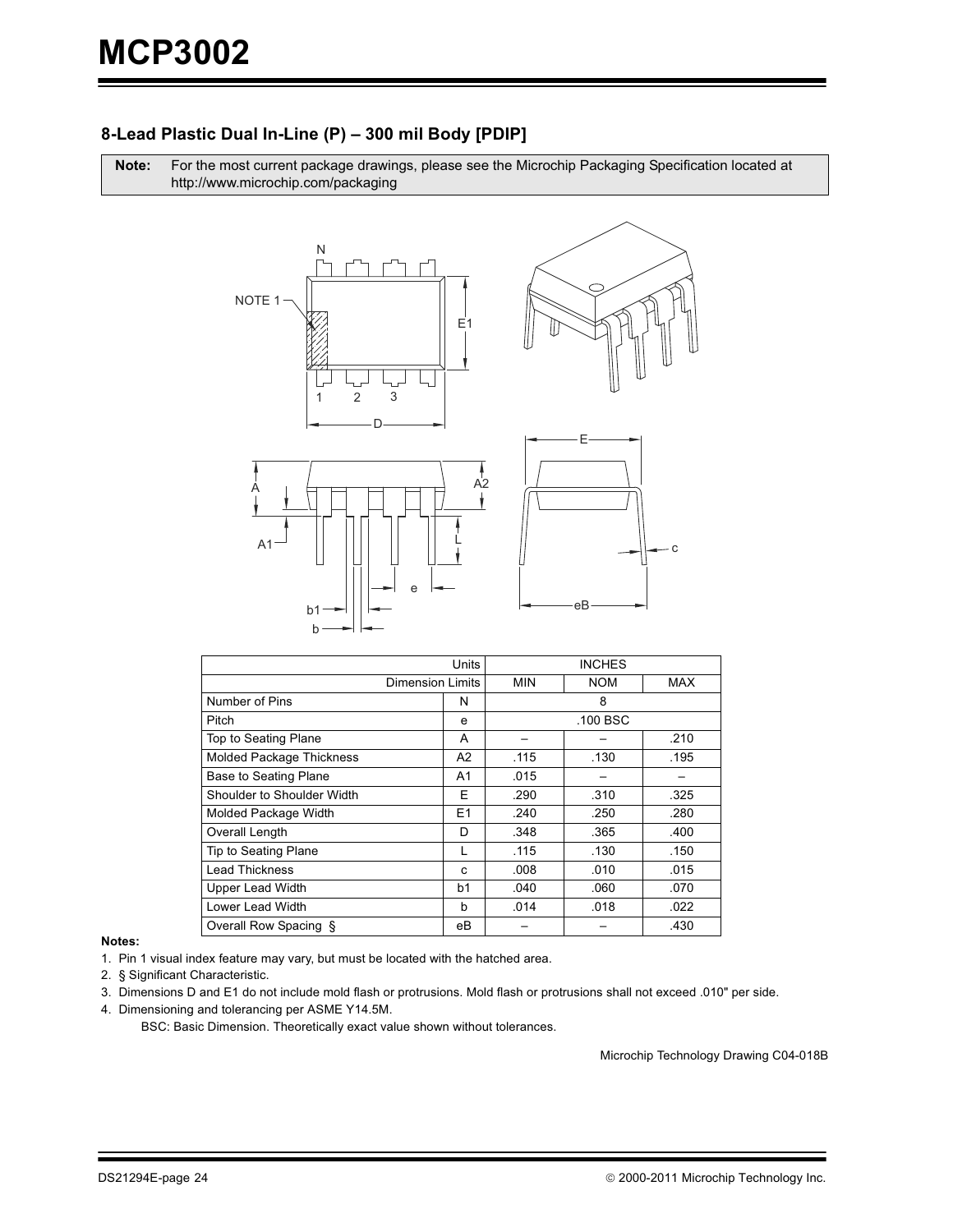

#### 8-Lead Plastic Small Outline (SN) - Narrow, 3.90 mm Body [SOIC]

**Note:** For the most current package drawings, please see the Microchip Packaging Specification located at http://www.microchip.com/packaging

Microchip Technology Drawing No. C04-057C Sheet 1 of 2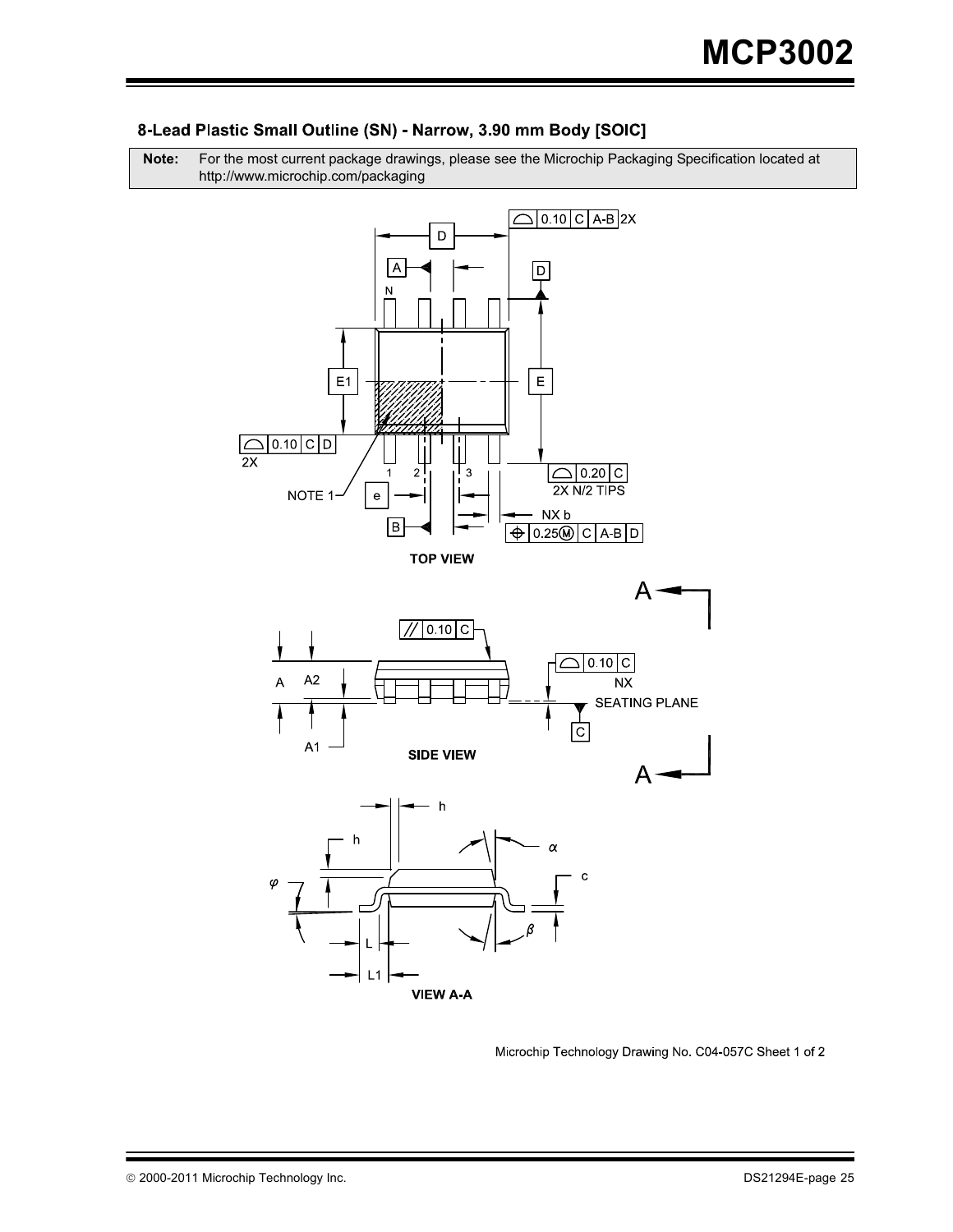#### 8-Lead Plastic Small Outline (SN) - Narrow, 3.90 mm Body [SOIC]

**Note:** For the most current package drawings, please see the Microchip Packaging Specification located at http://www.microchip.com/packaging



|                                 | <b>MILLIMETERS</b> |              |            |              |  |
|---------------------------------|--------------------|--------------|------------|--------------|--|
| <b>Dimension Limits</b>         | <b>MIN</b>         | <b>NOM</b>   | <b>MAX</b> |              |  |
| Number of Pins                  | N                  |              | 8          |              |  |
| Pitch                           | е                  |              | 1.27 BSC   |              |  |
| Overall Height                  | Α                  |              |            | 1.75         |  |
| <b>Molded Package Thickness</b> | A2                 | 1.25         |            |              |  |
| Standoff<br>ş                   | A1                 | 0.10         |            | 0.25         |  |
| Overall Width                   | Е                  | 6.00 BSC     |            |              |  |
| Molded Package Width            | E1                 | 3.90 BSC     |            |              |  |
| Overall Length                  | D                  | 4 90 BSC     |            |              |  |
| Chamfer (Optional)              | h                  | 0.25         |            | 0.50         |  |
| Foot Length                     |                    | 0.40         |            | 1.27         |  |
| Footprint                       | L1                 |              | 1.04 REF   |              |  |
| Foot Angle                      | $\varphi$          | 0°           |            | $8^{\circ}$  |  |
| <b>Lead Thickness</b>           | C                  | 0.25<br>0.17 |            |              |  |
| <b>Lead Width</b>               | b                  | 0.31         |            | 0.51         |  |
| Mold Draft Angle Top            | α                  | $5^{\circ}$  |            | $15^{\circ}$ |  |
| Mold Draft Angle Bottom         | β                  | $5^{\circ}$  |            | $15^\circ$   |  |

#### Notes:

1. Pin 1 visual index feature may vary, but must be located within the hatched area.

2. § Significant Characteristic

3. Dimensions D and E1 do not include mold flash or protrusions. Mold flash or protrusions shall not exceed 0.15mm per side.

4. Dimensioning and tolerancing per ASME Y14.5M

BSC: Basic Dimension. Theoretically exact value shown without tolerances.

REF: Reference Dimension, usually without tolerance, for information purposes only.

Microchip Technology Drawing No. C04-057C Sheet 2 of 2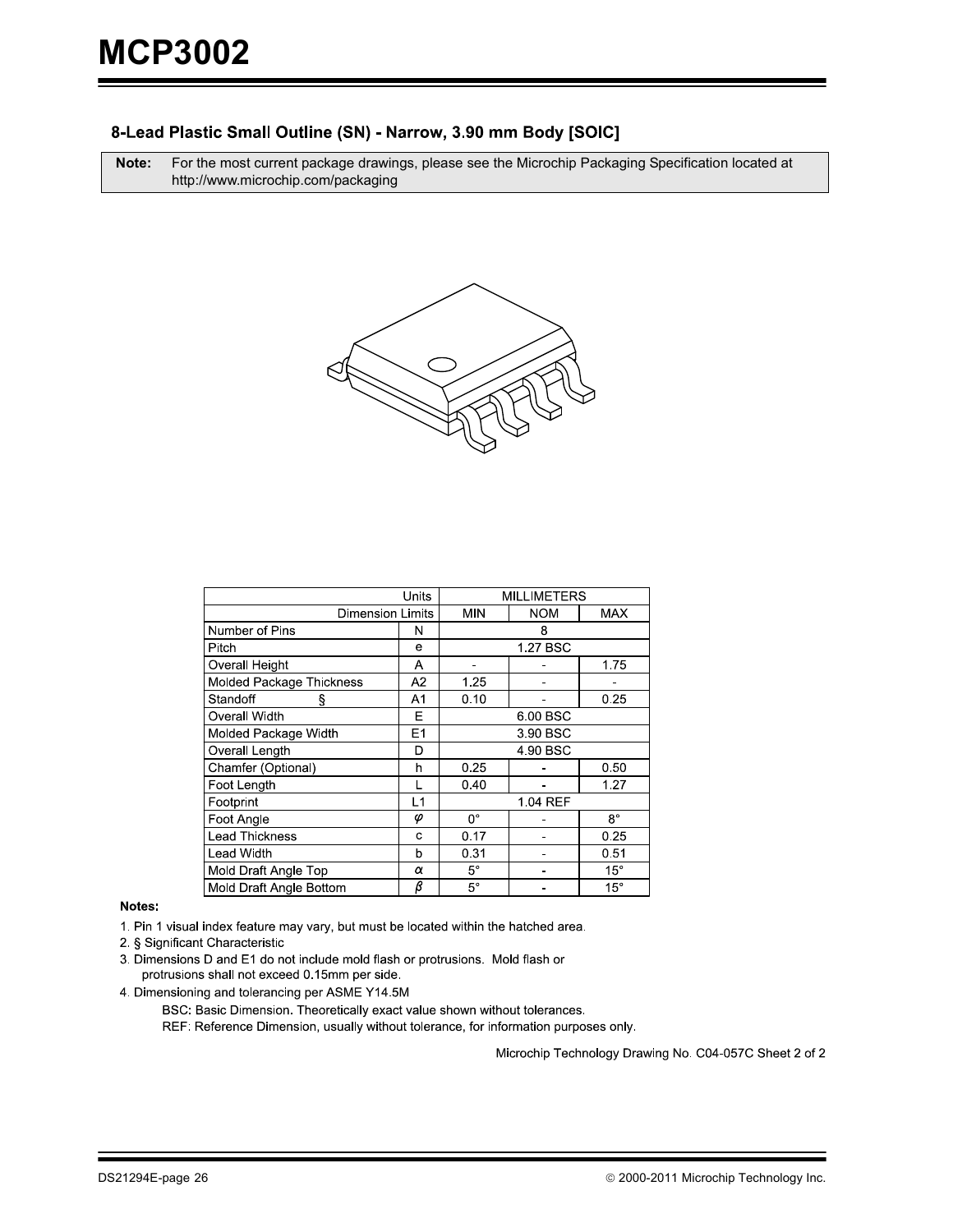#### 8-Lead Plastic Small Outline (SN) - Narrow, 3.90 mm Body [SOIC]

Note: r the most current package drawings, please see the Microchip Packaging Specification located at http://www.microchip.com/packaging



RECOMMENDED LAND PATTERN

|                         | <b>MILLIMETERS</b> |            |          |      |
|-------------------------|--------------------|------------|----------|------|
| Dimension Limits        | <b>MIN</b>         | <b>NOM</b> | MAX      |      |
| <b>Contact Pitch</b>    |                    |            | 1.27 BSC |      |
| Contact Pad Spacing     |                    |            | 5.40     |      |
| Contact Pad Width (X8)  | Χ1                 |            |          | 0.60 |
| Contact Pad Length (X8) |                    |            |          | 1.55 |

Notes:

1. Dimensioning and tolerancing per ASME Y14.5M

BSC: Basic Dimension. Theoretically exact value shown without tolerances.

Microchip Technology Drawing No. C04-2057A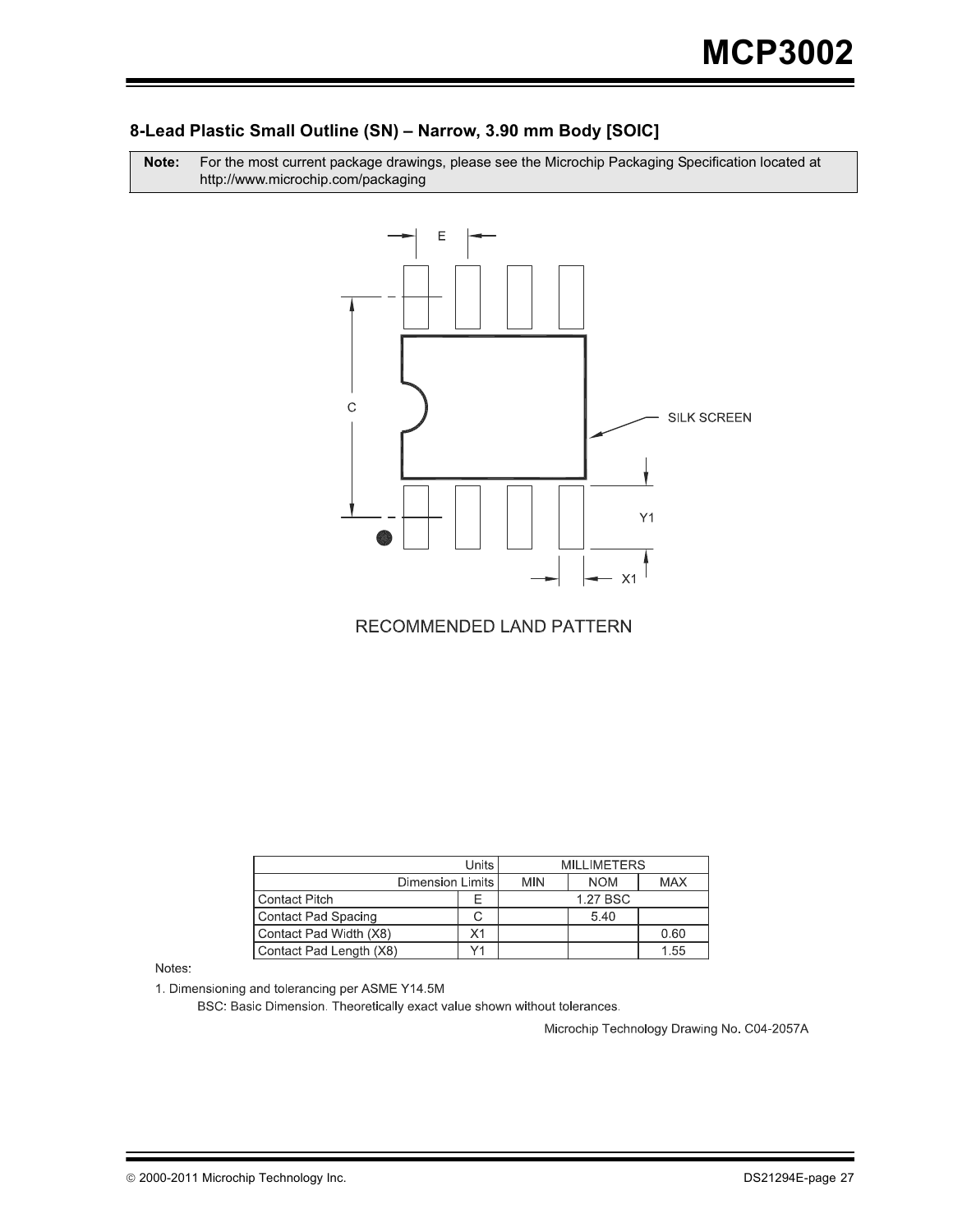# 8-Lead Plastic Thin Shrink Small Outline (ST) - 4.4 mm Body [TSSOP]

Note: For the most current package drawings, please see the Microchip Packaging Specification located at http://www.microchip.com/packaging



| Units                           |                | <b>MILLIMETERS</b>       |      |      |  |
|---------------------------------|----------------|--------------------------|------|------|--|
| Dimension Limits                |                | <b>MIN</b><br><b>NOM</b> |      | MAX  |  |
| Number of Pins                  | N              | 8                        |      |      |  |
| Pitch                           | e              | 0.65 BSC                 |      |      |  |
| Overall Height                  | A              |                          |      | 1.20 |  |
| <b>Molded Package Thickness</b> | A <sub>2</sub> | 0.80                     | 1.05 |      |  |
| Standoff                        | A <sub>1</sub> | 0.05                     |      | 0.15 |  |
| Overall Width                   | E              | 6.40 BSC                 |      |      |  |
| Molded Package Width            | E1             | 4.30<br>4.40<br>4.50     |      |      |  |
| Molded Package Length           | D              | 2.90                     | 3.00 | 3.10 |  |
| Foot Length                     |                | 0.45                     | 0.60 | 0.75 |  |
| Footprint                       | L1             | 1.00 REF                 |      |      |  |
| Foot Angle                      | $\phi$         | $0^{\circ}$              |      | 8°   |  |
| <b>Lead Thickness</b>           | C              | 0.09                     |      | 0.20 |  |
| Lead Width                      | b              | 0.19                     |      | 0.30 |  |

Notes:

1. Pin 1 visual index feature may vary, but must be located within the hatched area.

2. Dimensions D and E1 do not include mold flash or protrusions. Mold flash or protrusions shall not exceed 0.15 mm per side. 3. Dimensioning and tolerancing per ASME Y14.5M.

BSC: Basic Dimension. Theoretically exact value shown without tolerances.

REF: Reference Dimension, usually without tolerance, for information purposes only.

Microchip Technology Drawing C04-086B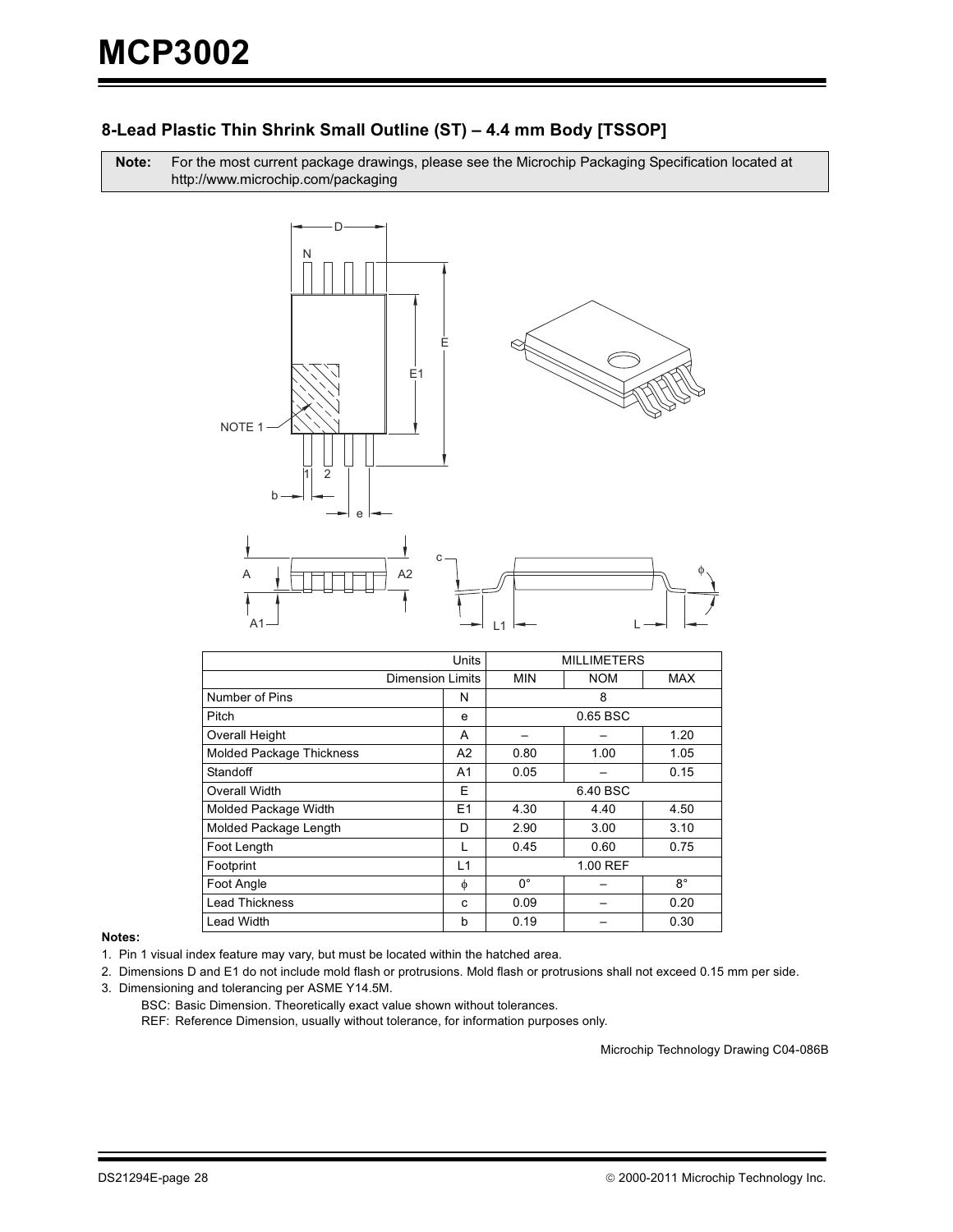#### 8-Lead Plastic Thin Shrink Small Outline (ST) - 4.4 mm Body [TSSOP]

**Note:** For the most current package drawings, please see the Microchip Packaging Specification located at http://www.microchip.com/packaging



#### RECOMMENDED LAND PATTERN

|                         | <b>Units</b> | <b>MILLIMETERS</b> |            |            |
|-------------------------|--------------|--------------------|------------|------------|
| <b>Dimension Limits</b> |              | MIN                | <b>NOM</b> | <b>MAX</b> |
| <b>Contact Pitch</b>    | ⊢            | 0.65 BSC           |            |            |
| Contact Pad Spacing     | C1           |                    | 5.90       |            |
| Contact Pad Width (X8)  | Х1           |                    |            | 0.45       |
| Contact Pad Length (X8) | V1           |                    |            | 1.45       |
| Distance Between Pads   |              | 0.20               |            |            |

Notes:

1. Dimensioning and tolerancing per ASME Y14.5M

BSC: Basic Dimension. Theoretically exact value shown without tolerances.

Microchip Technology Drawing No. C04-2086A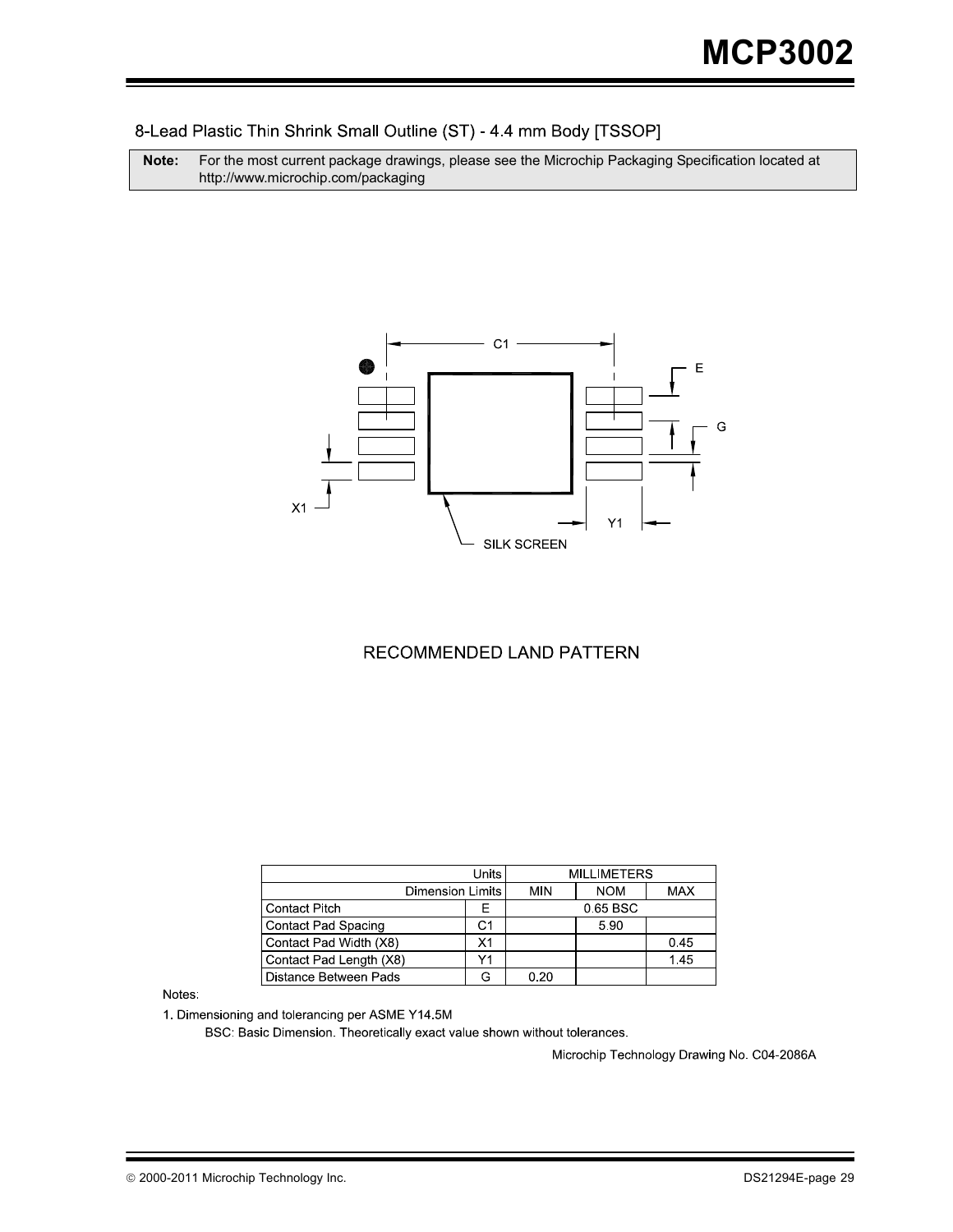# **APPENDIX A: REVISION HISTORY**

#### **Revision E (November 2011)**

#### Updated **[Product Identification System](#page-30-0)**

Corrected MSOP marking drawings. Updated Package Specification Drawings with new additions.

#### **Revision D (October 2008)**

Updates to packaging outline drawings.

#### **Revision C (January 2007)**

Updates to packaging outline drawings.

#### **Revision B (August 2001)**

Undocumented changes.

#### **Revision A (February 2000)**

Initial release of this document.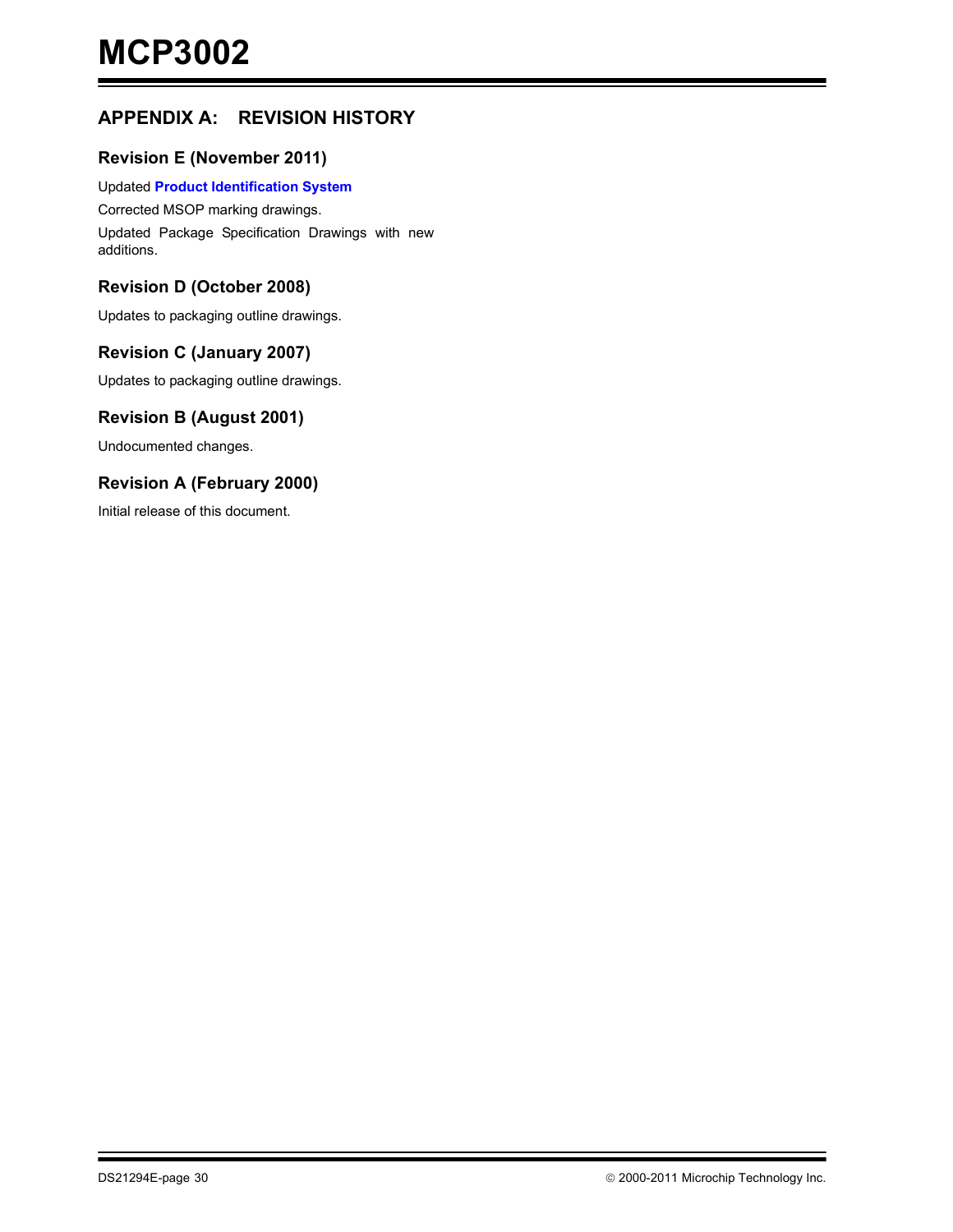# <span id="page-30-0"></span>**PRODUCT IDENTIFICATION SYSTEM**

To order or obtain information, e.g., on pricing or delivery, refer to the factory or the listed sales office.

|                                                                                         | PART NO.<br>/XX                                                                                                                                                                                        |               | Examples:                                     |                                                 |
|-----------------------------------------------------------------------------------------|--------------------------------------------------------------------------------------------------------------------------------------------------------------------------------------------------------|---------------|-----------------------------------------------|-------------------------------------------------|
|                                                                                         | <b>Device</b><br>Temperature<br>Package<br>Range                                                                                                                                                       | a)            | MCP3002-I/P:                                  | Industrial Temperature,<br>8LD PDIP package.    |
|                                                                                         |                                                                                                                                                                                                        | b)            | MCP3002-I/SN:                                 | Industrial Temperature,<br>8LD SOIC package.    |
| Device<br>MCP3002: 10-Bit Serial A/D Converter<br>MCP3002T: 10-Bit Serial A/D Converter | C)                                                                                                                                                                                                     | MCP3002-I/ST: | Industrial Temperature,<br>8LD TSSOP package. |                                                 |
| (Tape and Reel) (SOIC and TSSOP only                                                    |                                                                                                                                                                                                        | d)            | MCP3002-I/MS:                                 | Industrial<br>Temperature,<br>8LD MSOP package. |
| Temperature Range I                                                                     | $= -40^{\circ}$ C to $+85^{\circ}$ C<br>(Industrial)                                                                                                                                                   |               |                                               |                                                 |
| Package                                                                                 | MS<br>= Plastic Micro Small Outline (MSOP), 8-lead<br>= Plastic DIP (300 mil Body), 8-lead<br>P<br><b>SN</b><br>= Plastic SOIC (150 mil Body), 8-lead<br><b>ST</b><br>= Plastic TSSOP (4.4 mm), 8-lead |               |                                               |                                                 |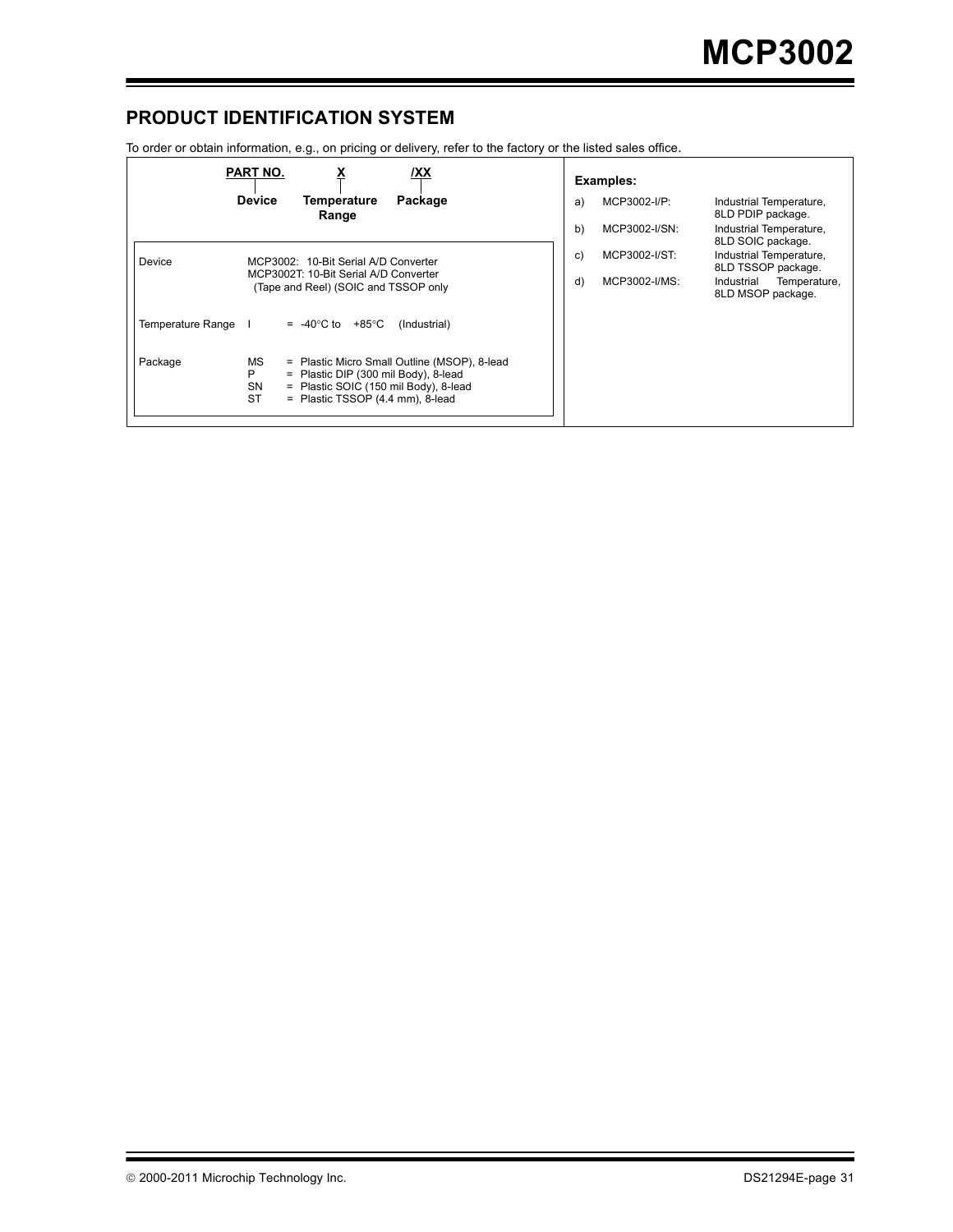# **MCP3002**

**NOTES:**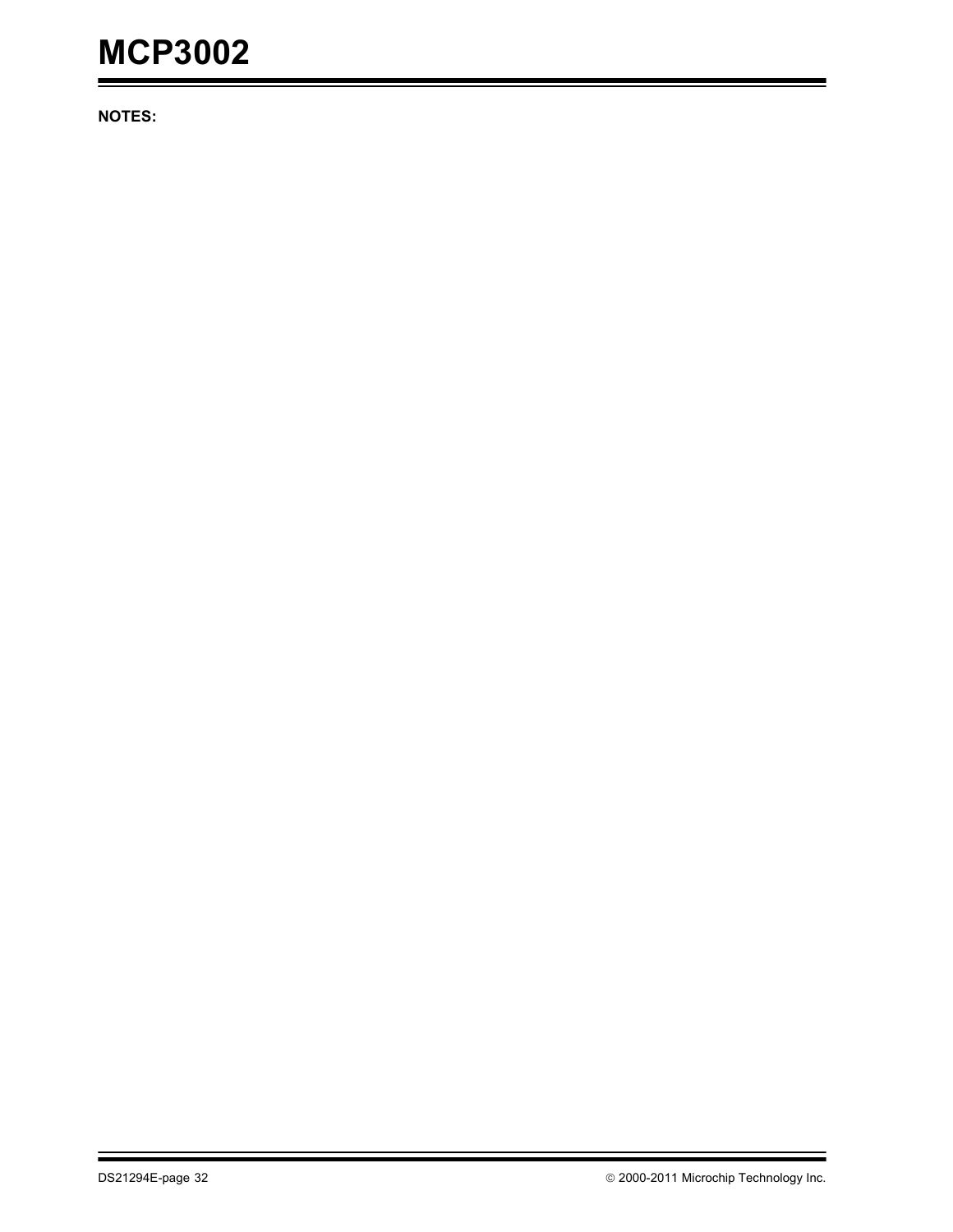#### **Note the following details of the code protection feature on Microchip devices:**

- Microchip products meet the specification contained in their particular Microchip Data Sheet.
- Microchip believes that its family of products is one of the most secure families of its kind on the market today, when used in the intended manner and under normal conditions.
- There are dishonest and possibly illegal methods used to breach the code protection feature. All of these methods, to our knowledge, require using the Microchip products in a manner outside the operating specifications contained in Microchip's Data Sheets. Most likely, the person doing so is engaged in theft of intellectual property.
- Microchip is willing to work with the customer who is concerned about the integrity of their code.
- Neither Microchip nor any other semiconductor manufacturer can guarantee the security of their code. Code protection does not mean that we are guaranteeing the product as "unbreakable."

Code protection is constantly evolving. We at Microchip are committed to continuously improving the code protection features of our products. Attempts to break Microchip's code protection feature may be a violation of the Digital Millennium Copyright Act. If such acts allow unauthorized access to your software or other copyrighted work, you may have a right to sue for relief under that Act.

Information contained in this publication regarding device applications and the like is provided only for your convenience and may be superseded by updates. It is your responsibility to ensure that your application meets with your specifications. MICROCHIP MAKES NO REPRESENTATIONS OR WARRANTIES OF ANY KIND WHETHER EXPRESS OR IMPLIED, WRITTEN OR ORAL, STATUTORY OR OTHERWISE, RELATED TO THE INFORMATION, INCLUDING BUT NOT LIMITED TO ITS CONDITION, QUALITY, PERFORMANCE, MERCHANTABILITY OR FITNESS FOR PURPOSE**.** Microchip disclaims all liability arising from this information and its use. Use of Microchip devices in life support and/or safety applications is entirely at the buyer's risk, and the buyer agrees to defend, indemnify and hold harmless Microchip from any and all damages, claims, suits, or expenses resulting from such use. No licenses are conveyed, implicitly or otherwise, under any Microchip intellectual property rights.

# **OUALITY MANAGEMENT SYSTEM CERTIFIED BY DNV**  $=$  ISO/TS 16949:2009 $=$

#### **Trademarks**

The Microchip name and logo, the Microchip logo, dsPIC, KEELOQ, KEELOQ logo, MPLAB, PIC, PICmicro, PICSTART, PIC<sup>32</sup> logo, rfPIC and UNI/O are registered trademarks of Microchip Technology Incorporated in the U.S.A. and other countries.

FilterLab, Hampshire, HI-TECH C, Linear Active Thermistor, MXDEV, MXLAB, SEEVAL and The Embedded Control Solutions Company are registered trademarks of Microchip Technology Incorporated in the U.S.A.

Analog-for-the-Digital Age, Application Maestro, chipKIT, chipKIT logo, CodeGuard, dsPICDEM, dsPICDEM.net, dsPICworks, dsSPEAK, ECAN, ECONOMONITOR, FanSense, HI-TIDE, In-Circuit Serial Programming, ICSP, Mindi, MiWi, MPASM, MPLAB Certified logo, MPLIB, MPLINK, mTouch, Omniscient Code Generation, PICC, PICC-18, PICDEM, PICDEM.net, PICkit, PICtail, REAL ICE, rfLAB, Select Mode, Total Endurance, TSHARC, UniWinDriver, WiperLock and ZENA are trademarks of Microchip Technology Incorporated in the U.S.A. and other countries.

SQTP is a service mark of Microchip Technology Incorporated in the U.S.A.

All other trademarks mentioned herein are property of their respective companies.

© 2000-2011, Microchip Technology Incorporated, Printed in the U.S.A., All Rights Reserved.



#### ISBN: 978-1-61341-755-3

*Microchip received ISO/TS-16949:2009 certification for its worldwide headquarters, design and wafer fabrication facilities in Chandler and Tempe, Arizona; Gresham, Oregon and design centers in California and India. The Company's quality system processes and procedures are for its PIC® MCUs and dsPIC® DSCs, KEELOQ® code hopping devices, Serial EEPROMs, microperipherals, nonvolatile memory and analog products. In addition, Microchip's quality system for the design and manufacture of development systems is ISO 9001:2000 certified.*